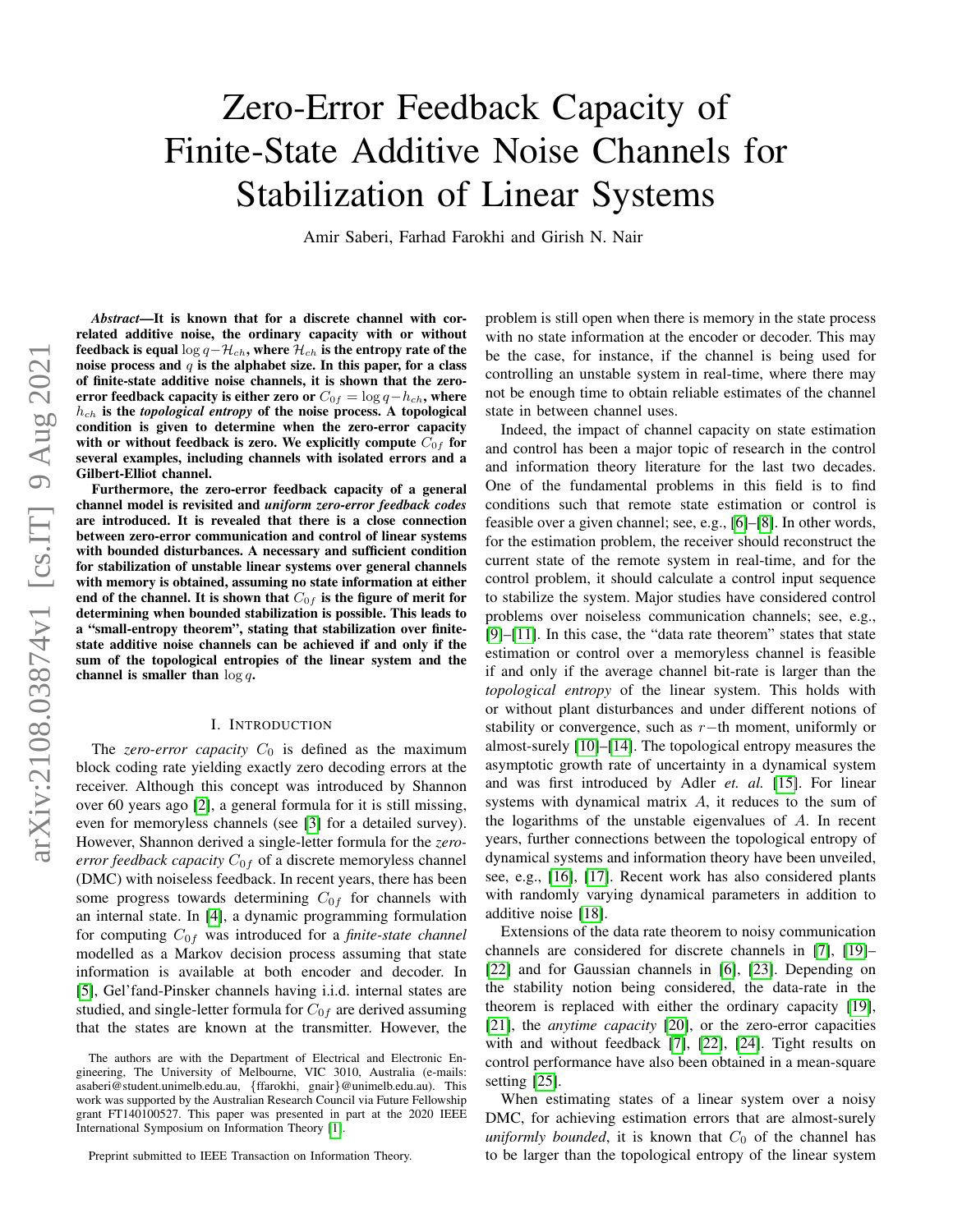[\[7\]](#page-20-15), [\[24\]](#page-20-21). Furthermore, for achieving bounded states that are almost-surely uniformly bounded, the border for stability is the zero-error feedback capacity  $C_{0f}$  of such channels [\[7\]](#page-20-15), [\[8\]](#page-20-6), [\[24\]](#page-20-21). In [\[22\]](#page-20-17), a nonstochastic framework is proposed and used to show that for the estimation problem over memoryless channels,  $C_0$  is still the figure of merit for achieving uniformly bounded estimation errors, having no stochastic assumptions on the uncertainties.

Despite the extensive literature above, few studies have considered these problems over channels with memory. The notable exceptions are the study of mean-square stabilization over a moving average Gaussian channel in [\[26\]](#page-20-23) and over an autoregressive Gaussian channel in [\[27\]](#page-20-24). This paper intends to fill this gap by revealing tight conditions for uniformly bounded stabilization over channels with memory.

Shannon showed that the stochastic structure of a DMC is not needed to obtain its zero-error capacity (with or without feedback), and it is enough to know the possible set of outputs for each channel input letter. This suits settings where the channel noise distributions are not available or where the noise is not random. In such situations, worst-case analysis is more relevant [\[28\]](#page-20-25)–[\[32\]](#page-20-26), which is equivalent to the presence of an *omniscient* adversary who knows the transmitted codeword a priori and can input malicious noise to the channel [\[31\]](#page-20-27). Here, we use the *uncertain variable* framework introduced in [\[22\]](#page-20-17) for studying the zero-error capacity. This allows us to work with ranges of the variables in the problem rather than their probability distributions. This approach has shown to be useful in several setups, e.g., see [\[33\]](#page-20-28), [\[34\]](#page-20-29). However, the results readily apply to the channels with known stochastic information.

### *A. Our contribution*

In the first part of this paper, *causal* channels and their zero-error capacities are considered. The concept of a *uniform zero-error feedback code* is introduced, extending the classic definition of a *zero-error feedback code*. We show that for a finite-state channel both definitions are equivalent (Proposition [1\)](#page-4-0). These concepts are utilized in the subsequent sections, in particular, when studying the stabilization of linear systems over such channels.

Next, we consider  $q$ -ary channels with additive noise generated by a *finite-state machine*. We prove that when  $C_0 \neq 0$ ,

$$
C_{0f} = \log q - h_{ch},\tag{1}
$$

where  $h_{ch}$  is the topological entropy of the channel noise (Theorem [2\)](#page-5-0). Topological entropy is borrowed from the symbolic dynamics literature for discrete systems and is defined as the asymptotic growth rate of the number of possible state sequences in a finite-state machine [\[35\]](#page-20-30). This result is a zero-error analogue of the formula  $C_f = \log q - \mathcal{H}_{ch}$ [\[36\]](#page-20-31) for the ordinary feedback capacity of stochastic additive noise channels with Shannon entropy rate  $\mathcal{H}_{ch}$ . In previous work on state estimation, we have shown that  $\log q - h_{ch}$ upper bounds  $C_{0f}$  [\[37\]](#page-20-32). Here we show that this upper bound is, in fact, achievable.<sup>[1](#page-1-0)</sup> Unlike  $[4]$ ,  $[5]$ , we do not assume that channel state information is available at the encoder or decoder. Examples, including a Gilbert-Elliott channel, are considered for which the explicit value of  $C_{0f}$  is computed.

We then turn our focus on studying the uniformly bounded stabilizability of a linear time-invariant (LTI) system over causal channels (introduced in Section [II\)](#page-2-0). We show that to achieve stability, it is necessary and sufficient that  $C_{0f}$  of the channel is strictly larger than the topological entropy  $h_{lin}$  of the LTI system (Theorem [4\)](#page-10-0), i.e.,

$$
C_{0f} > h_{lin}.\tag{2}
$$

If this condition does not hold, then there is no encodercontroller pair that can stabilize the system. This result holds even if there is no explicit feedback from the channel output back to the encoder, apart from through the linear system. This is a significant generalization of the stabilizability result of [\[24\]](#page-20-21), which is restricted to discrete memoryless channels. Therefore, settling the conjecture in [\[38\]](#page-20-33), not only for memoryless channels but also for channels with memory. The achievability argument adapts the approach of [\[7\]](#page-20-15). However, we do not need to use their random coding technique. This result is also analogous to our previous work on linear state estimation over channels with memory, [\[37\]](#page-20-32), [\[39\]](#page-20-34), where we showed that bounded estimation errors could be achieved iff  $C_0 > h_{lin}$ . However, the feedback interconnection here between the channel and the LTI system requires different proof techniques.

Finally, we return to finite-state additive noise channels. Combining the previous results, we show that a necessary and sufficient condition for uniformly bounded stabilizability via such channels is that

$$
h_{lin} + h_{ch} < \log q. \tag{3}
$$

In other words, closed-loop stabilization can be achieved if the sum of the topological entropies of the two interconnected systems is smaller than the number of bits transmittable per channel use. Moreover, if this condition does not hold, then no coding and control scheme can stabilize the system. Here, both continuous and discrete topological entropies appear in one equation.

The results presented in this paper go well beyond our preliminary work reported in [\[1\]](#page-20-4) as well as our work on state estimation in [\[37\]](#page-20-32), [\[39\]](#page-20-34). This paper includes new results on general causal channels and stabilization in addition to the proof of Theorem [1](#page-5-1) and new properties discussed in Section [III-B.](#page-6-0)

#### *B. Paper organization*

The rest of the paper is organized as follows. In Section [II,](#page-2-0) causal channels are introduced in a nonstochastic framework,

<span id="page-1-0"></span><sup>&</sup>lt;sup>1</sup>For the sake of completeness, the proof of the  $C_{0f}$  converse is given in Appendix [D.](#page-13-0)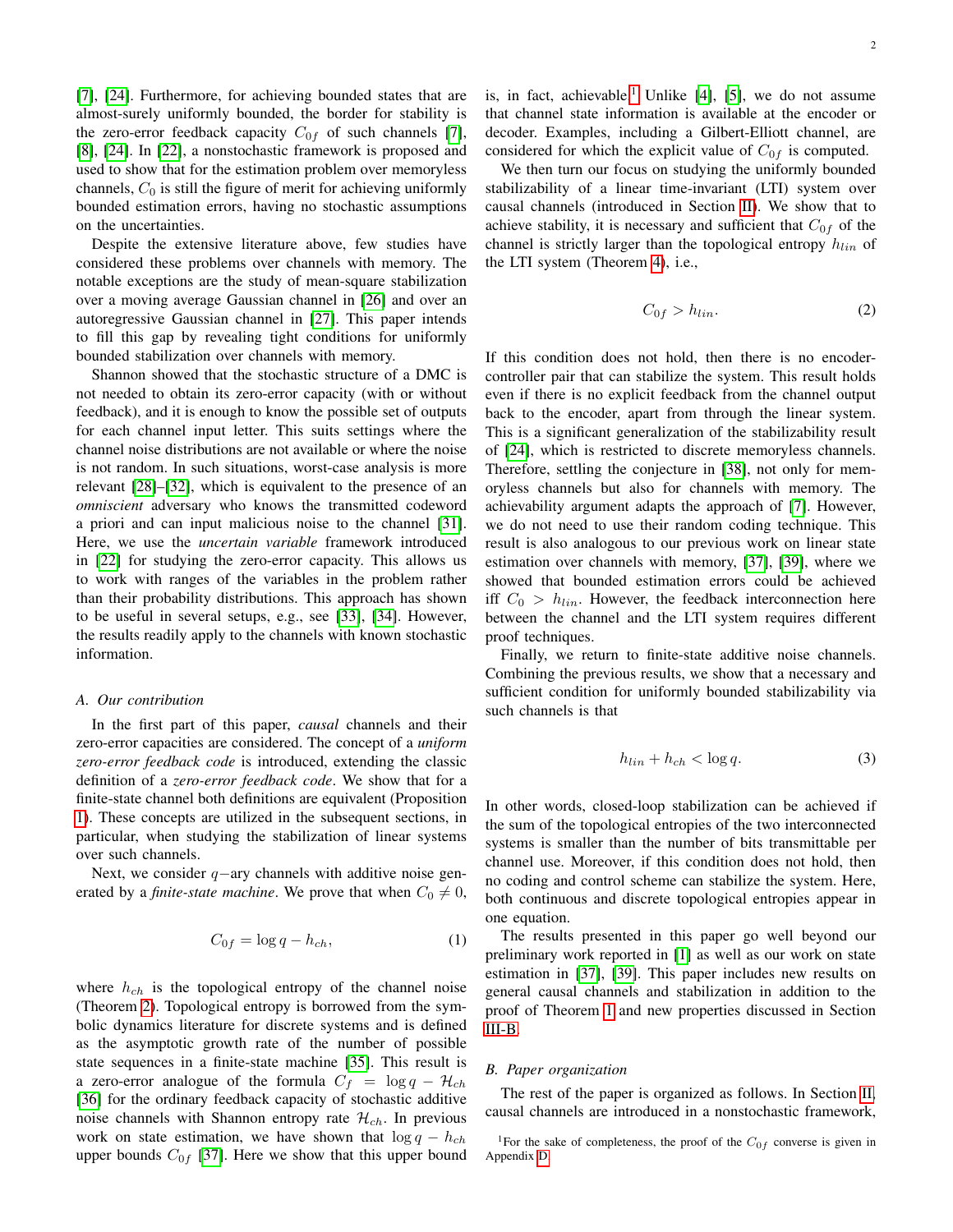and their properties are investigated. In Section [III,](#page-4-1) the finitestate additive noise channel model and associated zero-error capacity results are presented. Moreover, some examples of finite-state additive noise channels, including a Gilbert-Elliott channel, are discussed in this section. In Section [IV,](#page-9-0) a necessary and sufficient condition for having uniformly bounded estimation and stabilization over general communication channels with memory is obtained. In Section [V,](#page-11-0) the condition for stabilizability over finite-state additive noise channels is presented. Finally, concluding remarks and future extensions are discussed in section [VI.](#page-11-1)

# *C. Notation*

Throughout the paper, calligraphic letters, such as  $X$ , denote sets. The cardinality of set  $\mathcal X$  is denoted by  $|\mathcal X|$ . With a slight abuse of notation, we use the same notation to also denote absolute value of a scalar variable. The channel input alphabet size is q, logarithms are in base 2. Symbols  $\oplus$  and  $\ominus$ are modulo q addition and subtraction respectively. Random (or uncertain) variables are denoted by upper case letters, such as  $X$ , and their realizations are denoted by lower case letters, such as x.  $B_l$  is an *l*-ball  $\{v : ||v|| \leq l\}$  centred at origin with  $\left\| \cdot \right\|$  denoting a norm on a finite-dimensional real vector space. The sequence  $(x_i)_{i=m}^n$  is denoted by  $x_{m:n}$  and  $x_{t_0+[m:n]}$  denotes  $(x_i)_{i=t_0+m}^{t_0+n}$ . Further, if there is no ambiguity in time segment, it is denoted by a vector x. Also, the semiinfinite sequence where  $n = \infty$  is denoted by  $x_{m:\infty}$ .

#### <span id="page-2-0"></span>II. CAUSAL CHANNELS AND ZERO-ERROR CAPACITIES

In this section, we use the *uncertain variable* framework introduced in [\[22\]](#page-20-17) for studying the zero-error capacity. This allows us to work with ranges of the variables rather than their probability distributions. However, the results also apply to the channels with a known probabilistic model. First, the necessary definitions and tools are given, and then the concept of causality in channels and the zero-error capacity with and without feedback are defined. Next, the zero-error feedback capacity of the causal channel is revisited and uniform zeroerror feedback codes are introduced, facilitating the connection of the zero-error communication with feedback to applications that require repetitive use of a code such as control systems. Such codes extend the classical zero-error feedback code concept to general causal channels. It is shown that these concepts are equivalent when applied to finite-state channels.

# *A. Definitions and formulations*

Let  $\Pi$  be a sample space. An uncertain variable X is a mapping from  $\Pi$  to a set X. Given other uncertain variable Y , the *marginal*, *joint* and *conditional ranges* are denoted

$$
\llbracket X \rrbracket := \{ X(\pi) : \pi \in \Pi \} \subseteq \mathcal{X}, \tag{4}
$$

$$
\llbracket X, Y \rrbracket := \{ (X(\pi), Y(\pi)) : \pi \in \Pi \} \subseteq \llbracket X \rrbracket \times \llbracket Y \rrbracket, \quad (5)
$$

$$
[[Y|x]] := {Y(\pi) : X(\pi) = x, \pi \in \Pi} \subseteq [[Y]].
$$
 (6)

Consider uncertain variables  $X$ ,  $Y$  and  $Z$ . We say  $X$  and  $Y$ 

are *mutually unrelated* if  $\llbracket X, Y \rrbracket = \llbracket X \rrbracket \times \llbracket Y \rrbracket$ , i.e., if the joint range is the Cartesian product of the marginal ranges.<sup>[2](#page-2-1)</sup> This is equivalent to the conditional range property  $\llbracket X \rvert y \rrbracket = \llbracket X \rrbracket$ ,  $\forall y \in \llbracket Y \rrbracket$  (cf. [\[22,](#page-20-17) Lem. 2.1]). Moreover, X, Y, and Z are said to form a *Markov uncertainty chain* if

$$
[\![X|y,z]\!] = [\![X|y]\!], \forall (y,z) \in [\![Y,Z]\!]. \tag{7}
$$

**Definition 1** (Zero-error code). A set  $\mathcal{F} \in \mathcal{X}^n$  is a  $(|\mathcal{F}|, n)$ *zero-error code for a channel if no two distinct codewords*  $x_{1:n}$   $\neq$   $x'_{1:n}$   $\in$   $\mathcal F$  *can result in the same channel output*  $sequence, i.e., \ [Y_{1:n}|x_{1:n}] \cap [Y_{1:n}|x'_{1:n}] = \emptyset.$ 

**Remark 1.** *Consider the conditional range*  $[X_{1:n}|y_{1:n}]$ *, which is the set of inputs that can produce output*  $y_{1:n}$ . This is *equivalent to the* adjacent *inputs for a given output for a discrete channel.*[3](#page-2-2) *Moreover, if two inputs are non-adjacent, i.e.*,  $x_{1:n} \in [\![X_{1:n}|\!|y_{1:n}]\!]$  and  $x'_{1:n} \in [\![X_{1:n}|\!|y'_{1:n}]\!]$  such that  $[\![X_{1:n}|\!|y'_{1:n}]\!]$  and  $x'_{1:n} \in [\![X_{1:n}|\!|y'_{1:n}]\!]$  such that  $[[X_{1:n}|y_{1:n}]\cap [[X_{1:n}|y'_{1:n}]] = \emptyset$  then two inputs can be distin-<br>quicked unambiquously at the decoder *guished unambiguously at the decoder.*

The zero-error capacity of a channel is defined as follows.

Definition 2 (Zero-error capacity). *The zero-error capacity of a channel is*

$$
C_0 := \sup_{n \in \mathbb{N}, \, \mathcal{F} \in \mathcal{D}(n)} \frac{\log |\mathcal{F}|}{n},\tag{8}
$$

*where*  $\mathscr{D}(n) \subseteq \mathcal{X}^n$  *is the set of all zero-error codes of length* n*.*

The *zero-error feedback code* is defined in the presence of noiseless feedback from the channel output. Hereafter, we require channels to be *causal*, i.e., the current output does not depend on the future values of the input [\[40\]](#page-20-35).

<span id="page-2-3"></span>Definition 3 (Causal channel). *A causal channel is a mapping from input sequences*  $X_{1:\infty}$  *and noise sequence*  $Z_{1:\infty}$  *to an output sequence*  $Y_{1:\infty}$ *, where*  $X_i \in \mathcal{X}$ *,*  $Z_i \in \mathcal{Z}$  *and*  $Y_i \in \mathcal{Y}$ *such that the output at each time depends only on the past and current inputs as well as a noise sequence, i.e.,*

$$
Y_i = g_i(X_{1:i}, Z_{1:i}), \, i \in \mathbb{N},\tag{9}
$$

*where* Z<sup>i</sup> *is an uncertain variable, mutually unrelated to*  $(X_{1:i}, Z_{1:i-1}).$ 

We define a *zero-error feedback code* in the following by assuming that the input is a function of the message and past channel outputs.

Definition 4 (Uniform zero-error feedback code). *For a causal channel with feedback, the input at each time is a function of the message and previous outputs, i.e.,*

<span id="page-2-1"></span><sup>2</sup> In the context of random variables, this is analogous to the *support* of the joint distribution of  $X$  and  $Y$  equaling the Cartesian product of the marginal supports, without saying anything about whether the joint distribution itself factorizes.

<span id="page-2-2"></span><sup>&</sup>lt;sup>3</sup>Two channel inputs  $x_1$  and  $x_2$  are adjacent if they can produce a same output y [\[2\]](#page-20-0).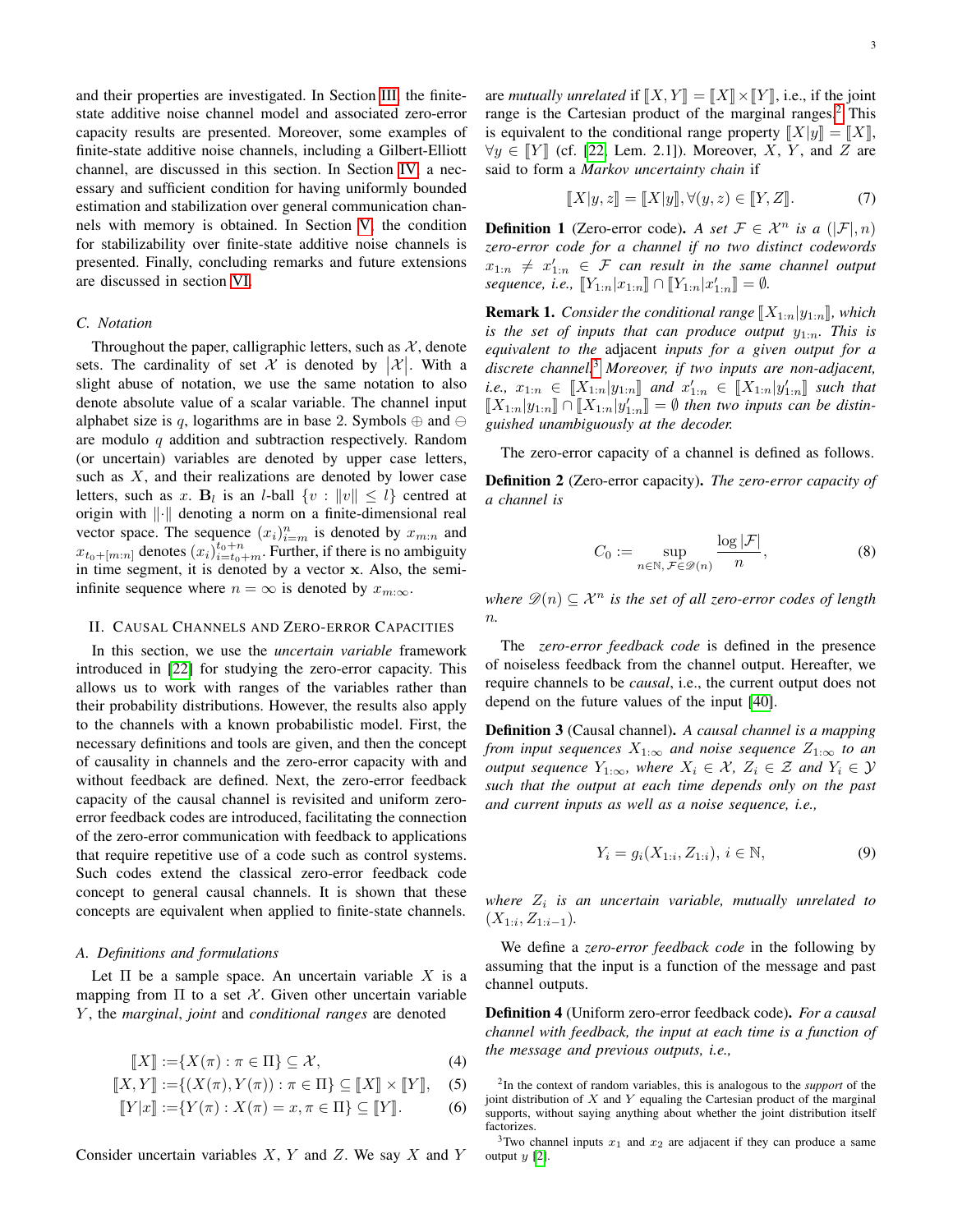$$
X_{t_0+i} = f_i(m, Y_{t_0+[1:i-1]}), i \in \{1, \ldots, n\}, m \in \mathcal{M}, \quad (10)
$$

*where the transmission starts at time*  $t_0 + 1 \in \mathbb{N}$ *, and*  $n \in \mathbb{N}$ *is the blocklength. Moreover,*  $f_i$  :  $\mathcal{M} \times \mathcal{Y}^{i-1} \to \mathcal{X}$  *is the encoding function. The set of functions*  $\mathcal{F} = \{f_{1:n}(m, \cdot) | m \in \mathcal{F}\}$  $\mathcal{M}$  *is called a*  $(|\mathcal{M}|, n)$  uniform zero-error feedback code *if for all starting times, no two distinct messages*  $m \neq m' \in \mathcal{M}$ *result in the same channel output sequence, i.e.,*

$$
[[Y_{t_0+[1:n]}|m]] \cap [[Y_{t_0+[1:n]}|m']] = \emptyset, \forall t_0 \in \mathbb{N} \cup \{0\}. \tag{11}
$$

*If this holds only for*  $t_0 = 0$ *, then*, *F is a* zero-error feedback code*.*

The uniform zero-error feedback code is more restrictive than well-known *zero-error feedback code* used in literature where the transmission always starts at time 1, i.e.,  $t_0 = 0$ ; see, e.g., [\[4\]](#page-20-2), [\[5\]](#page-20-3), [\[41\]](#page-20-36). However, this only implies that the encoding strategy does not change over time, and this condition is imposed to be able to use the zero-error feedback code starting from any time  $t_0 + 1 \in \mathbb{N}$ . This gives the code a *uniform* (or *time-invariance*) property, and yet the code must be able to convey the messages without error for the corresponding block. For the case where the channel is memoryless, any zero-error feedback code is uniform as the transmissions are unrelated. We also show that for finite-state channels, any zeroerror feedback code is also uniform (Proposition [1\)](#page-4-0).

<span id="page-3-8"></span>Definition 5 (Zero-error feedback capacity). *The zero-error feedback capacity of a causal channel is*

$$
C_{0f} := \sup_{n \in \mathbb{N}, \, \mathcal{F} \in \mathcal{F}(n)} \frac{\log |\mathcal{M}|}{n},\tag{12}
$$

*where* F is chosen from the set  $\mathcal{F}(n)$  of all uniform zero-error *feedback codes of size* n*.*

<span id="page-3-3"></span>Lemma 1. *For a causal channel,*

$$
C_{0f} = \lim_{n \to \infty} \sup_{\mathcal{F} \in \mathscr{F}(n)} \frac{\log |\mathcal{M}|}{n}.
$$
 (13)

*Proof.* Define  $con(\mathcal{F}_1, \mathcal{F}_2)$  as the concatenation of two uniform zero-error feedback codes  $\mathcal{F}_1 \in \mathcal{F}(n)$  and  $\mathcal{F}_2 \in \mathcal{F}(r)$ with message sets  $\mathcal{M}_1$  and  $\mathcal{M}_2$ , respectively.<sup>[4](#page-3-0)</sup> The new coding,  $con(\mathcal{F}_1, \mathcal{F}_2)$  is a  $(|\mathcal{M}_1| \times |\mathcal{M}_2|, n + r)$  uniform zero-error feedback code since it yields distinguishable mes-sages by the uniform property of each code.<sup>[5](#page-3-1)</sup> Let  $a_k :=$  $\sup_{\mathcal{F}\in\mathscr{F}(k)}\log|\mathcal{M}|, k \in \mathbb{N}$ . We have

<span id="page-3-0"></span><sup>4</sup>In other words,  $\mathcal{F}_1$  and  $\mathcal{F}_2$  are applied in succession forming a communication of  $n + r$  channel uses.

<span id="page-3-1"></span><sup>5</sup>Note that by Definition [3,](#page-2-3) the last  $r$  transmissions in the channel does not affect the first  $n$  transmissions.

<span id="page-3-11"></span>
$$
a_{n+r} = \sup_{\mathcal{F} \in \mathcal{F}(n+r)} \log |\mathcal{M}| \tag{14}
$$

$$
\geq \sup_{\mathbf{con}(\mathcal{F}_1,\mathcal{F}_2)\in\mathscr{F}(n+r)} \log\left(|\mathcal{M}_1| \times |\mathcal{M}_2|\right) \qquad (15)
$$

$$
= \sup_{\mathcal{F}_1 \in \mathcal{F}(n), \mathcal{F}_2 \in \mathcal{F}(r)} \log (|\mathcal{M}_1| \times |\mathcal{M}_2|) \tag{16}
$$

$$
= \sup_{\mathcal{F}_1 \in \mathscr{F}(n)} \log |\mathcal{M}_1| + \sup_{\mathcal{F}_2 \in \mathscr{F}(r)} \log |\mathcal{M}_2| \qquad (17)
$$

$$
=a_n+a_r.\tag{18}
$$

Here,  $(a)$  follows because we have restricted the uniform zeroerror feedback code to a special structure of  $con(\mathcal{F}_1, \mathcal{F}_2)$ . This means that the channel is *superadditive* and because  $a_k/k \leq \log |\mathcal{X}|$ , by Fekete's lemma [\[42,](#page-20-37) Ch. 2.6],

$$
\sup_{k \in \mathbb{N}} \frac{\log a_k}{k} = \lim_{k \to \infty} \frac{\log a_k}{k}.
$$
 (19)

Thus, it yields 
$$
(13)
$$
.

<span id="page-3-9"></span>**Lemma 2.** For a causal channel with  $C_{0f} > 0$ , and any  $0 < \delta < C_{0f}$ , there exists a uniform zero-error feedback code *with rate*  $R = C_{0f} - \delta$  *for a sufficiently large blocklength.* 

*Proof.* By assumption, there is at least a uniform zero-error feedback code with a positive rate  $R_0 \leq C_{0f}$  and blocklength  $n.$  It is reasonably easy to build a code with a smaller rate than  $R_0$ . Furthermore, the proof for arbitrarily small  $\delta$  follows from Lemma [1.](#page-3-3)  $\Box$ 

<span id="page-3-7"></span>Definition 6 (Finite-state channels). *A discrete (timeinvariant) finite-state channel has a finite set of states* S *such that the current output*  $Y_i$  *and next state*  $S_{i+1}$  *only depend on current input and state, i.e.,*  $\forall i \in \mathbb{N}$ *,* 

$$
S_{i+1} = \mathfrak{f}(S_i, X_i, \Phi_i), \tag{20}
$$

<span id="page-3-12"></span><span id="page-3-6"></span><span id="page-3-5"></span>
$$
Y_i = \mathfrak{h}(S_i, X_i, \Psi_i), \tag{21}
$$

<span id="page-3-2"></span>*where*  $(\Phi_i, \Psi_i) \in [\![\Phi_i, \Psi_i]\!] = \mathcal{N}_s \times \mathcal{N}_o$  *is mutually unrelated*  $\mathcal{N}_o$  (*U<sub>nitat</sub>*  $\mathcal{N}_o \times \mathcal{N}_o$  ) Here  $f : S \times \mathcal{N} \times \mathcal{N}_o \times S$  and *to*  $(\Psi_{1:i-1}, \Phi_{1:i-1}, X_{1:i}, S_1)$ *. Here,*  $\mathfrak{f} : \mathcal{S} \times \mathcal{X} \times \mathcal{N}_s \to \mathcal{S}$  and  $\mathfrak{h}: \mathcal{S} \times \mathcal{X} \times \mathcal{N}_o \rightarrow \mathcal{Y}$  are the state update and the output *mappings, respectively.*[6](#page-3-4)

Further assuming that the the message  $m$  is unrelated to channel noises and initial state, i.e.,  $(\Psi_{1:i}, \Phi_{1:i}, S_1)$ , the relationships [\(20\)](#page-3-5)-[\(21\)](#page-3-6) imply that

$$
\llbracket S_{i+1} | x_{1:i}, s_{1:i}, y_{1:i-1}, m \rrbracket = \llbracket S_{i+1} | x_i, s_i \rrbracket = \llbracket \mathfrak{f}(s_i, x_i, \Phi_i) \rrbracket, \tag{22}
$$
\n
$$
\llbracket Y_i | x_{1:i}, s_{1:i}, y_{1:i-1}, m \rrbracket = \llbracket Y_i | x_i, s_i \rrbracket = \llbracket \mathfrak{h}(s_i, x_i, \Psi_i) \rrbracket, \tag{23}
$$

for admissible sequences of  $x_{1:i}, s_{1:i}, y_{1:i-1}, m$ .

<span id="page-3-10"></span>Lemma 3. *Finite-state channels are causal.*

 $\Box$ 

<span id="page-3-4"></span><sup>&</sup>lt;sup>6</sup>Note that  $\Phi_i$  and  $\Psi_i$  do not need to be mutually unrelated.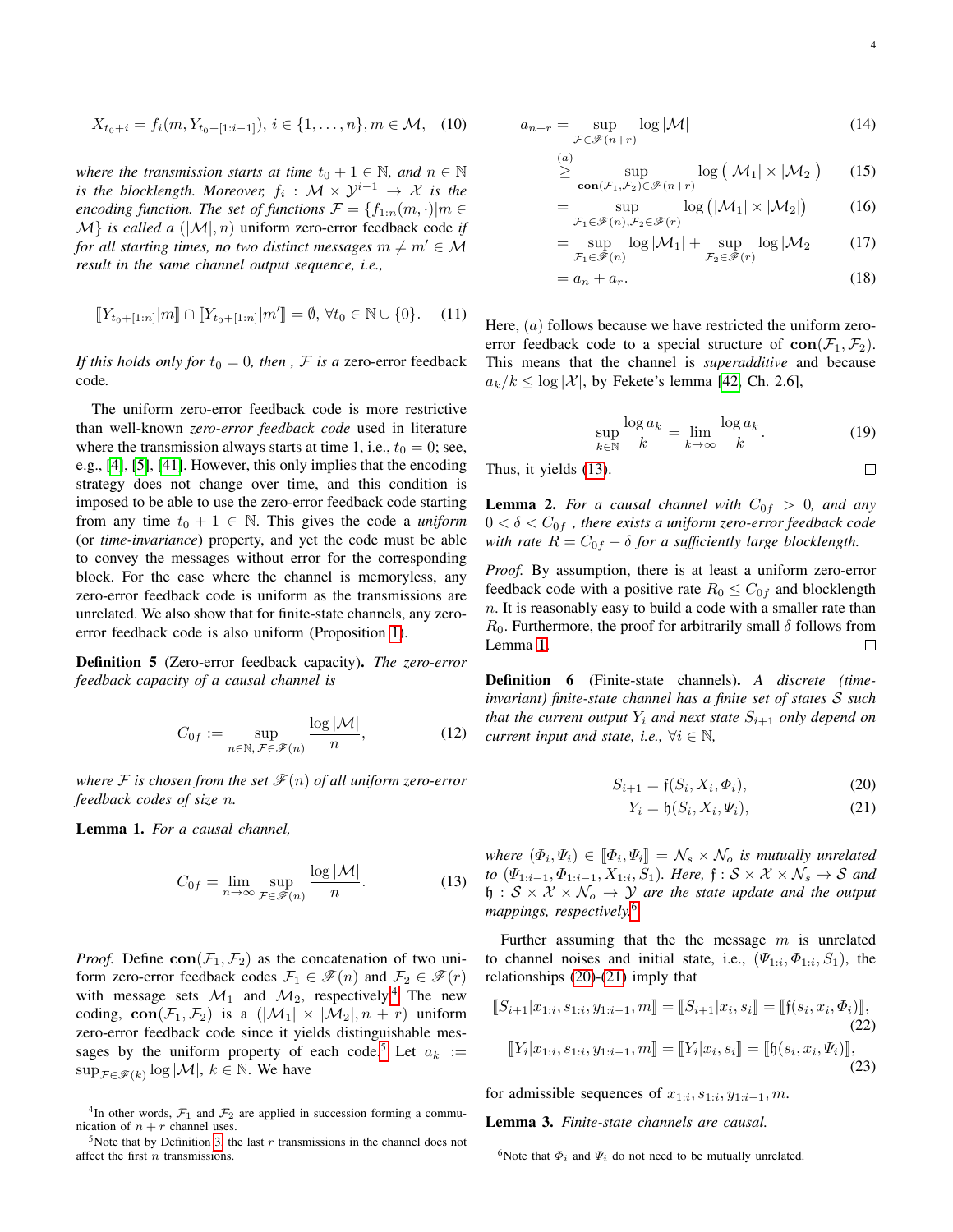*Proof.* Let

$$
S_{i+1} = \mathfrak{f}(X_i, \dots, \mathfrak{f}(X_1, S_1, \Phi_1), \dots, \Phi_i)
$$
  
=:  $\mathfrak{f}^i(S_1, X_{1:i}, \Phi_{1:i}).$  (24)

By Definition [6,](#page-3-7)

$$
Y_i = \mathfrak{h}(S_i, X_i, \Psi_i) \tag{25}
$$

$$
= \mathfrak{h}\big(\mathfrak{f}(X_{i-1}, S_{i-1}, \Phi_{i-1}), X_i, \Psi_i\big) \tag{26}
$$

$$
= \mathfrak{h}\big(\mathfrak{f}(X_{i-1},\ldots,\mathfrak{f}\big(X_1,S_1,\Phi_1\big),\ldots,\Phi_{i-1}),X_i,\Psi_i\big)
$$

$$
= \mathfrak{h}(\mathfrak{f}^{i-1}(S_1, X_{1:i-1}, \Phi_{1:i-1}), X_i, \Psi_i)
$$
 (27)

$$
=:\bar{g}_i(S_1, X_{1:i}, \Phi_{1:i-1}, \Psi_i) \tag{28}
$$

$$
=: g_i(X_{1:i}, Z_{1:i}), \tag{29}
$$

where  $\bar{g}_i$  and  $g_i$  are defined based on the functional relationship of the arguments to the channel output  $Y_i$ , and  $Z_1 := (S_1, \Phi_1, \Psi_1), Z_i := (\Phi_i, \Psi_i), i \geq 2$ .<sup>[7](#page-4-2)</sup> By Definition [6,](#page-3-7)  $Z_i$  is mutually unrelated to  $Z_{1:i-1}$ . This shows that the output is only a function of past and current input and an unrelated noise which satisfies the condition in Definition [3.](#page-2-3) П

In Definition [5,](#page-3-8) the uniform zero-error feedback code has this condition that the messages must be distinguishable for any starting time  $t_0 + 1 \in \mathbb{N}$ . In the following proposition, we show that any zero-error feedback code for finite-state channels is also uniform.

<span id="page-4-0"></span>Proposition 1. *For finite-state channels with unknown initial state, any zero-error feedback code is also a uniform zeroerror feedback code.*

 $\Box$ 

*Proof.* See Appendix [A.](#page-11-2)

# <span id="page-4-1"></span>III. FINITE-STATE ADDITIVE NOISE CHANNEL MODEL AND ZERO-ERROR CAPACITY RESULTS

In this section, the finite-state additive noise channel as a subclass of finite-state channels (Definition [6\)](#page-3-7) is first defined. The main results for the zero-error capacity with(out) feedback are then given in Section [III-A.](#page-5-2) Some additional properties for the finite-state additive noise channel are discussed in Section [III-B](#page-6-0) followed with some examples in Section [III-C.](#page-7-0)

We use a graph to describe the state evolution in the following notion.

<span id="page-4-6"></span>Definition 7 (Finite-state machine). *A* finite-state machine *is defined as directed graph*  $\mathscr{G} = (\mathcal{S}, \mathcal{E})$ *, where the vertex set*  $\mathcal{S} = \{0, 1, \ldots, |\mathcal{S}| - 1\}$  *denotes* states *of the machine, and the edge set*  $\mathcal{E} \subseteq \mathcal{S} \times \mathcal{S}$  *denotes possible transitions between two states. Each edge takes a value*  $z \in \mathcal{Z}$  *that corresponds to the output of the process. The possible edges outgoing from each state depend only on the current state and*

$$
S_{i+1} = \mathfrak{f}(S_i, \Phi_i), \quad i \in \mathbb{N},
$$

<span id="page-4-2"></span> $7$ This also shows that the effect of history prior to time 1 is summarized in  $S_1$  as it appears in  $Z_1$ .



<span id="page-4-4"></span>Fig. 1. State transition diagram of a noise process in a channel at which no two consecutive errors can happen in the channel.

<span id="page-4-7"></span>*where*  $\Phi_i \in \mathcal{N}_s$  *is mutually unrelated to*  $(\Phi_{1:i-1}, S_1)$ *, and*  $f: \mathcal{S} \times \mathcal{N}_s \rightarrow \mathcal{S}.$ 

In other words, next state is mutually unrelated from past states given the current state, forming a Markov uncertainty chain, i.e.,

$$
[[S_{i+1}|s_{1:i}]] = [[S_{i+1}|s_i]], \quad i \in \mathbb{N}.
$$
 (30)

Remark 2. *In a stochastic setting, processes described by a finite-state machine are* topologically Markov *[\[43,](#page-20-38) Ch.1], [\[35,](#page-20-30) Ch.2], which is weaker than the standard Markov property. In a topological Markov chain, the (probability 1) set of allowed next-states given past and present states depends only on the present state. However, the conditional probability of the next state may depend on past as well as present states, violating the stochastic Markov property. An example of such a system is studied in Example [4](#page-8-0) in [III-C.](#page-7-0)*

In this section, the following channel is studied.

<span id="page-4-5"></span>Definition 8 (Finite-state additive noise channels). *A discrete channel with common input, noise and output* q*-ary alphabet X* is called finite-state additive noise *if its output at time*  $i \in \mathbb{N}$ *is obtained by*

$$
Y_i = X_i \oplus Z_i,\tag{31}
$$

where the correlated additive noise  $Z_i$  is governed by a state *process*  $(S_i)$  *on a finite-state machine such that each outgoing edge from a state*  $s_i$  *corresponds to different values*  $z_i$  *of the noise. Thus, there are at most* q *outgoing edges from each state. We assume the state transition diagram of the channel is strongly connected and that*  $Z_i = \mathfrak{h}(S_i, \Phi_i)$  *where*  $\Phi_i \in \mathcal{N}_s$ *is mutually unrelated to*  $(\Phi_{1:i-1}, S_1)$ *, and*  $\mathfrak{h}: \mathcal{S} \times \mathcal{N}_s \rightarrow \mathcal{S}$ *. In other words,*  $[\![Z_i|s_{1:i}, x_{1:i}]\!] = [\![Z_i|s_i]\!]$ .<sup>[8](#page-4-3)</sup>

Figure [1](#page-4-4) shows a noise process which defines a channel that no two consecutive errors can happen. For example, the transition at time i from state  $S_i = 0$  to itself corresponds to  $Z_i = 0$ . Moreover,  $Z_i = 1$  leads to the transition ending in state  $S_{i+1} = 1$  (state at next time step). Note that, in  $S_i = 2$ , the noise can only take  $Z_i = 0$  and transits to  $S_{i+1} = 0$ .

<span id="page-4-3"></span><sup>&</sup>lt;sup>8</sup>Here, because each outgoing edge from any state on  $\mathscr G$  corresponds to different noise values, there is a one-to-one correspondence between state and noise sequences, and therefore,  $\Phi_i$  is also shared between state updates and noise output mappings.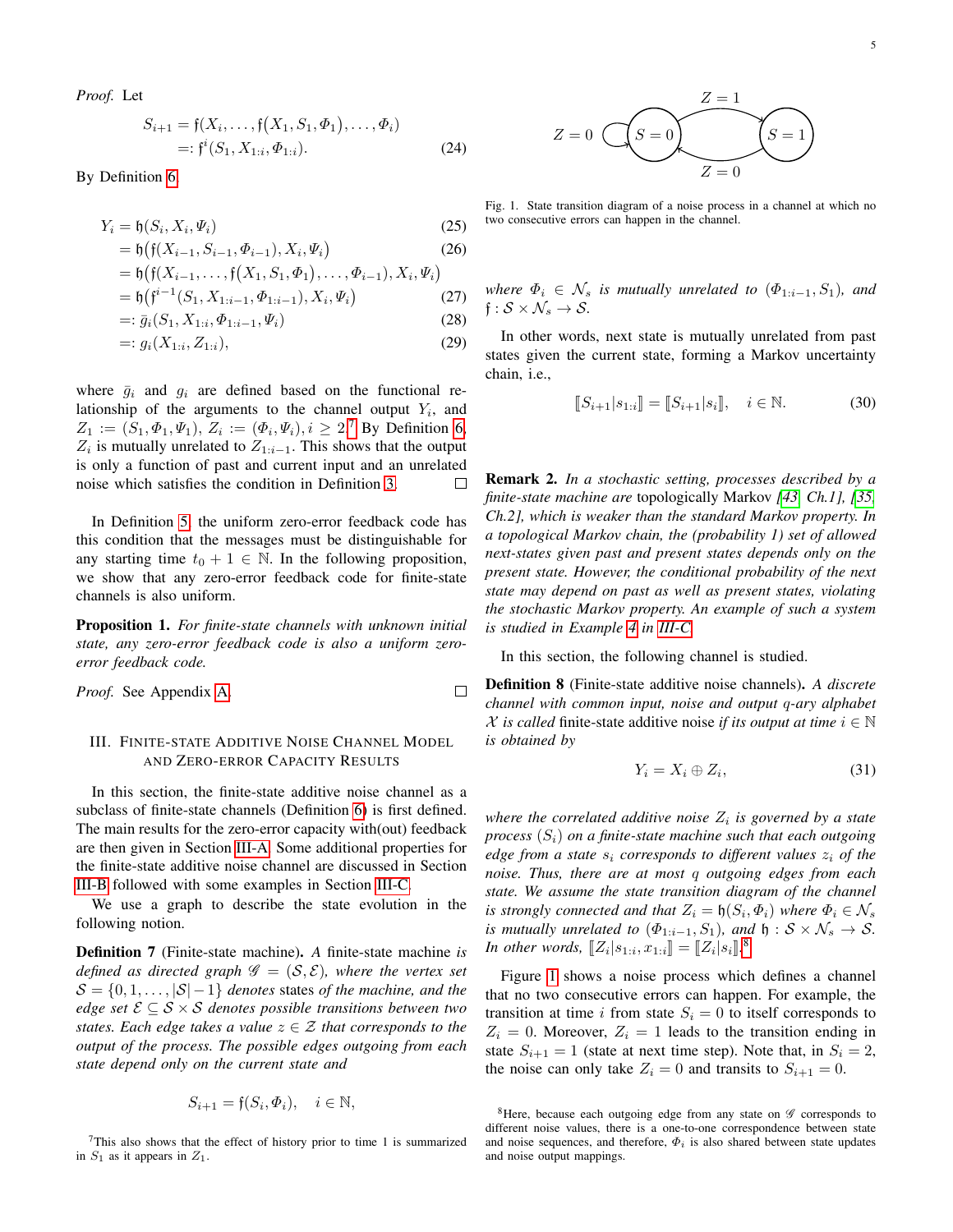<span id="page-5-5"></span>Definition 9 (Coupled graph). *The* coupled graph *of a finitestate machine (with labeled graph* G *) is defined as a labeled directed graph*<sup>[9](#page-5-3)</sup>  $\mathscr{G}_c = \mathscr{G} \times \mathscr{G}$ *, such that it has vertex set*  $\mathcal{V} =$  $S \times S$  *and has an edge from node*  $u = (i, j) \in V$  *to*  $v =$  $(k, m) \in V$  *if and only if there are edges from*  $S = i$  *to*  $S = k$  *(with a label value*  $E_{ik}$ *) and from*  $S = j$  *to*  $S = m$ *(with a label value*  $E_{im}$ *) in*  $\mathscr{G}$ *, each edge has a label equal* to  $E_{ik} \ominus E_{jm}$ .

The coupled graph of the finite-state machine in Fig. 1 is demonstrated in Fig. 2.

Before presenting the main results of this section, we give some preliminaries from symbolic dynamics. In symbolic dynamics, topological entropy is defined as the asymptotic growth rate of the number of possible state sequences. Define the state *transition matrix*  $A \in \{0,1\}^{|S| \times |S|}$  such that the  $(s, s')$ th entry  $\mathcal{A}_{s,s'}$  equals 1 if the state of the channel can transition from  $s$  to  $s'$ , and equals 0 otherwise. For a finitestate machine with an *irreducible* transition matrix A, the topological entropy h is known to coincide with  $\log \lambda$ , where  $\lambda$  is the *Perron value* of A [\[35\]](#page-20-30).<sup>[10](#page-5-4)</sup> This is essentially due to the fact that the number of the paths from state  $S = i$  to  $S = j$ in *n* steps is the  $(i+1, j+1)$ -th element of  $\mathcal{A}^n$ , which grows at the rate of  $\lambda^n$  for large *n*.

# <span id="page-5-2"></span>*A. Zero-error capacities of finite-state additive noise channels*

Now, we give a topological condition on when zero-error capacity is zero, with or without feedback.

<span id="page-5-1"></span>Theorem 1. *The zero-error capacity with(out) feedback*  $C_{0f}$  (resp.  $C_0$ ) of a finite-state additive noise channel (Def*inition [8\)](#page-4-5) having finite-state machine (Definition [7\)](#page-4-6) graph*  $\mathscr{G} = (\mathcal{S}, \mathcal{E})$  *is zero, if and only if*  $\forall d_{1:n} \in \mathcal{X}^n, n \in \mathbb{N}$ *, there exists a walk on the* coupled graph *(Definition [9\)](#page-5-5) of* G *with the label sequence*  $d_{1:n}$ *.* 

# *Proof.* See Appendix [B.](#page-12-0)

**Corollary 1.** For finite-state additive noise channels  $C_0 = 0$ *if and only if*  $C_{0f} = 0$ .

 $\Box$ 

 $\Box$ 

The following lemma relates the channel output size to the topological entropy of the channel, i.e.,  $h_{ch} = \log \lambda$ .

<span id="page-5-7"></span>Lemma 4. *For a finite-state additive noise channel with irreducible adjacency matrix, there exist positive constants*  $\alpha$  *and*  $\beta$  *such that, for any input sequence*  $x_{1:n} \in \mathcal{X}^n$ *, the number of all possible outputs*

$$
\alpha \lambda^n \le |\mathcal{Y}(s_1, x_{1:n})| = |\mathcal{Z}(s_1, n)| \le \beta \lambda^n, \qquad (32)
$$

*where* λ *is the Perron value of the adjacency matrix. Moreover,*  $\mathcal{Y}(s_1, x_{1:n})$  and  $\mathcal{Z}(s_1, n)$  are the possible output and noise *values for a given initial state*  $s_1$  *and input sequence*  $x_{1:n}$ *.* 

*Proof.* See Appendix [C.](#page-12-1)



<span id="page-5-11"></span>Fig. 2. Coupled graph of the noise process in Fig. [1.](#page-4-4)

We now relate the zero-error capacities of the channel to the noise process topological entropy.

<span id="page-5-0"></span>Theorem 2. *The zero-error feedback capacity of the finitestate additive noise channel (Definition [8\)](#page-4-5) with topological* entropy  $h_{ch}$  of the noise process where no state information *is available at the transmitter and decoder is either zero or*

<span id="page-5-6"></span>
$$
C_{0f} = \log q - h_{ch}.\tag{33}
$$

Moreover, in [\[37\]](#page-20-32), we have shown that the zero-error capacity (without feedback) is lower bounded by

<span id="page-5-9"></span>
$$
C_0 \ge \log q - 2h_{ch}.\tag{34}
$$

*Proof.* In the following, we show the achievability of [\(33\)](#page-5-6). The converse for [\(33\)](#page-5-6) is shown in Appendix [D.](#page-13-0)

The conditions on when  $C_{0f} = 0$  is given in Theorem [1.](#page-5-1) Here, we consider  $C_{0f} > 0$ .

A coding method is proposed that achieves [\(33\)](#page-5-6). Consider a code of length n such that the first  $k(< n)$  symbols are the data to be transmitted, and the rest of  $n - k$  symbols serve as parity check symbols.

From Lemma [4,](#page-5-7) for an input of size  $k$  we have

$$
\left|\mathcal{Y}(k)\right| = \left|\mathcal{Z}(k)\right| = \left|\cup_{s_1} \mathcal{Z}(s_1, k)\right| \tag{35}
$$

<span id="page-5-10"></span>possible output sequences, which is bounded as follows

<span id="page-5-8"></span>
$$
\alpha \lambda^k \le |\mathcal{Z}(s_1, k)| \le |\mathcal{Y}(k)| \le |\mathcal{S}|\beta \lambda^k. \tag{36}
$$

The transmitter having the output sequence  $y_{1:k-1}$ , sends the receiver which output pattern (e.g., a message from  $\{1, \ldots, |\mathcal{Y}(k)|\}$ ) was received using the  $n - k$  parity check symbols. In other words, since the output size and the noise

<span id="page-5-3"></span><sup>9</sup>This product is called *tensor product*, or the *Kronecker product* [\[44,](#page-20-39) Ch. 4].

<span id="page-5-4"></span><sup>&</sup>lt;sup>10</sup>The unique largest real eigenvalue of an irreducible, square, and nonnegative matrix is called the Perron value [\[35\]](#page-20-30).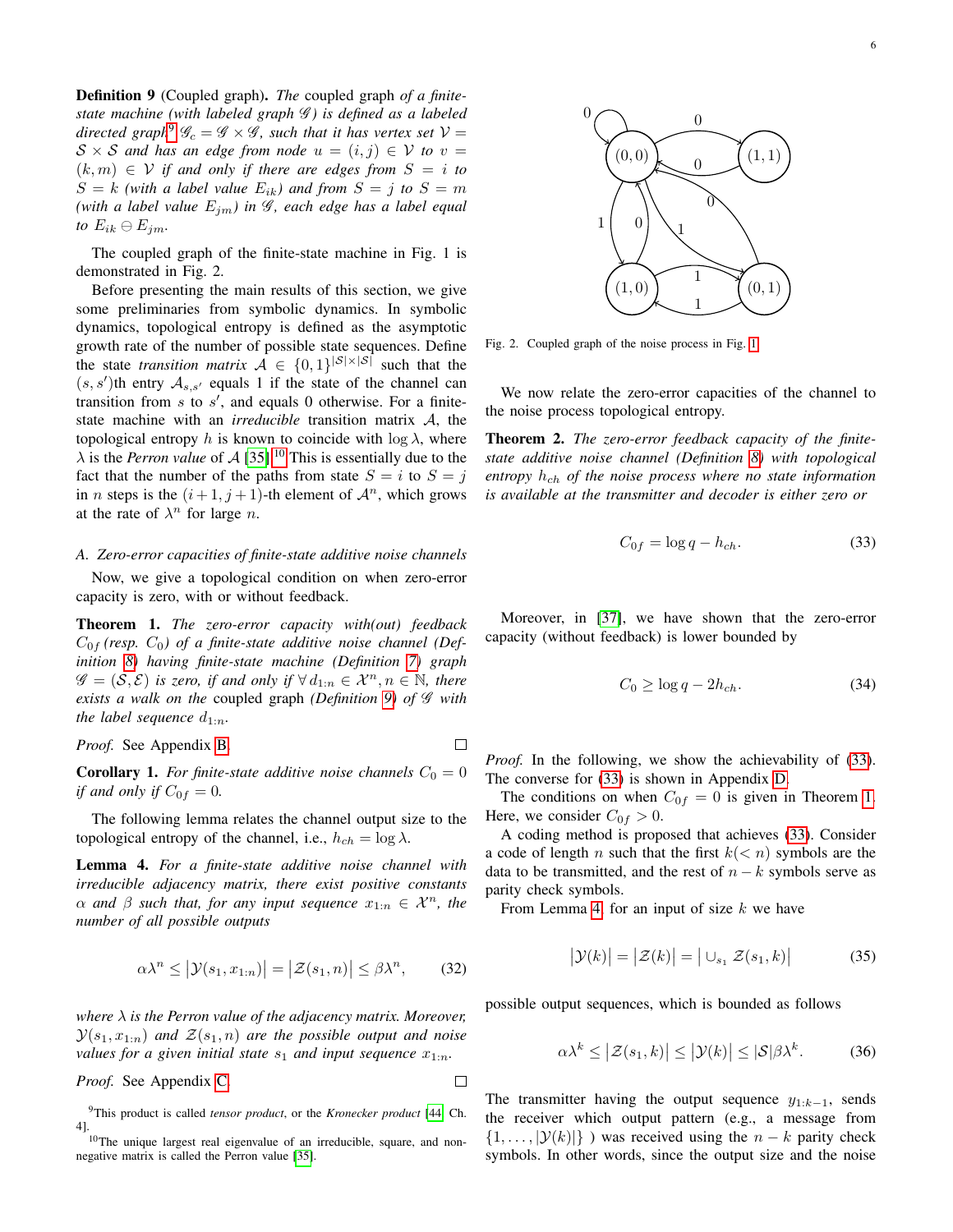set are equal for given input, i.e., [\(97\)](#page-12-2), using the parity check symbols the decoder is informed of the noise sequence for the first  $k$  symbols. Since for given noise sequence, [\(96\)](#page-12-3) is bijective, the decoder obtains  $x_{1:k}$ .

Assume that the transmitter sends the parity check symbols with a rate slightly below the zero-error feedback capacity, i.e.,  $R = C_{0f} - \delta$ , where  $\delta > 0$  is arbitrarily small.<sup>[11](#page-6-1)</sup> Therefore,

$$
C_{0f} - \delta = \frac{\log |\mathcal{Y}(k)|}{n - k}.
$$
 (37)

Using the upper bound on size of the output in [\(36\)](#page-5-8), we obtain

$$
C_{0f} - \delta \le \frac{\log\left(|\mathcal{S}|\beta\lambda^k\right)}{n-k}.\tag{38}
$$

Rearranging the inequality gives

$$
k \ge \frac{(C_{0f} - \delta)n - \log(|\mathcal{S}|\beta)}{(C_{0f} - \delta + \log \lambda)}.
$$
 (39)

Considering the fact that the total rate of coding is upperbounded by  $C_{0f}$ , we have

$$
C_{0f} \ge \frac{k}{n} \log q \tag{40}
$$

$$
\geq \frac{C_{0f} - \delta - \frac{\log(|\mathcal{S}|\beta)}{n}}{C_{0f} - \delta + \log \lambda} \log q.
$$
 (41)

Rearranging gives the following.

$$
C_{0f} \ge \log q - \log \lambda - \delta \left( 1 - \frac{1}{C_{0f}} \right) \log q - \frac{\log \left( |\mathcal{S}| \beta \right)}{n C_{0f}} \log q. \tag{42}
$$

By choosing  $\delta$  small and making n large, the last two terms disappear and this concludes the achievability proof.  $\Box$ 

# Remark 3. *.*

- *The zero-error feedback capacity has a similar representation to the ordinary feedback capacity, i.e.,*  $C_f = \log q - \mathcal{H}_{ch}$  *in [\[36\]](#page-20-31), but with the stochastic noise* entropy rate  $\mathcal{H}_{ch}$  replaced with the topological entropy  $h_{ch}$ .
- *The topological entropy can be viewed as the rate at which the noise dynamics generate uncertainty. Intuitively, this uncertainty cannot increase the channel capacity, which explains why it appears as a negative term*



<span id="page-6-2"></span>Fig. 3. A finite-state machine describing the transition of a noise process in a channel at which no more than two consecutive errors can happen.

*on the right-hand side of* [\(33\)](#page-5-6) *and* [\(34\)](#page-5-9)*. Moreover, the sum of zero-error feedback capacity and the topological entropy is always equal to* log q*, meaning that if the noise uncertainty is increased, the feedback capacity decreases by the same amount.*

- *The result of* [\(33\)](#page-5-6) *is an explicit closed-form solution, which is a notable departure from the iterative, dynamic programming solution in [\[4\]](#page-20-2).*
- *The inequality in* [\(34\)](#page-5-9) *implies that when*  $h_{ch} < \frac{1}{2} \log q$ ,  $C_{0f} = \log q - h_{ch} > 0.$
- *Following Definition [8,](#page-4-5) the channel states are not assumed to be Markov, just topologically Markov. Thus in the case of having a probabilistic structure, the transition probabilities in the finite-state machine can be time-varying or dependent on the previous states. In other words, as long as the graphical structure has not changed, the result is valid.*

### <span id="page-6-0"></span>*B. Some properties of finite-state additive noise channels*

In what follows, some properties of finite-state additive noise channels including a condition on when  $C_0 = 0$  and how to bound the zero-error capacities based on known cases are given.

Let  $\mathcal{Z}(n)$  be the set of all possible noise sequences starting from any initial condition. Define

$$
\mathcal{P}(n) := \{ z_{1:n} \oplus z'_{1:n} | z_{1:n}, z'_{1:n} \in \mathcal{Z}(n) \},\qquad(43)
$$

where  $z_{1:n}, z'_{1:n} \in \mathcal{Z}(n)$ . Now we give the following lemma.

<span id="page-6-4"></span>**Lemma 5.**  $C_0 = 0$  iff  $\forall n \in \mathbb{N}, P(n) = \mathcal{X}^n$ .

*Proof.* See Appendix [E.](#page-13-1)

<span id="page-6-6"></span>**Definition 10.** Let  $\mathscr{G}_A = (\mathcal{V}_A, \mathcal{E}_A)$  and  $\mathscr{G}_B = (\mathcal{V}_B, \mathcal{E}_B)$ . The *graph*  $\mathscr{G}_A$  *is a subgraph of*  $\mathscr{G}_B$  *if both*  $\mathcal{V}_A \subseteq \mathcal{V}_B$  *and*  $\mathcal{E}_A \subseteq \mathcal{E}_B$ *.* 

<span id="page-6-5"></span>**Lemma 6.** Let  $\varpi_A(n, v_0)$  be a walk (i.e., sequence of edge *labels)* on  $\mathscr{G}_A$  *starting from vertex*  $v_0 \in \mathcal{V}_A$ *. If*  $\mathscr{G}_A$  *is a*  $subgraph$  of  $\mathscr{G}_B$  then for any walk on  $\mathscr{G}_A$  there is a walk *on*  $\mathscr{G}_B$  *such that*  $\varpi_A(n, v_0) = \varpi_B(n, v_0)$ *.* 

*Proof.* See Appendix [F.](#page-13-2)

$$
\Box
$$

 $\Box$ 

<span id="page-6-3"></span>**Proposition 2.** Let  $\mathscr{G}_A$  and  $\mathscr{G}_B$  be graphs for noise processes *of two finite-state additive noise channels* A *and* B *with zero*error capacities  $C_0^A$  and  $C_0^B$ , respectively. If  $\mathscr{G}_A$  is an induced subgraph of  $\mathscr{G}_B$  then  $C_0^A \geq C_0^B$ .

<span id="page-6-1"></span><sup>&</sup>lt;sup>11</sup>By Lemmas [2](#page-3-9) and [3](#page-3-10) such a code with rate  $R = C_{0f} - \delta$  exits.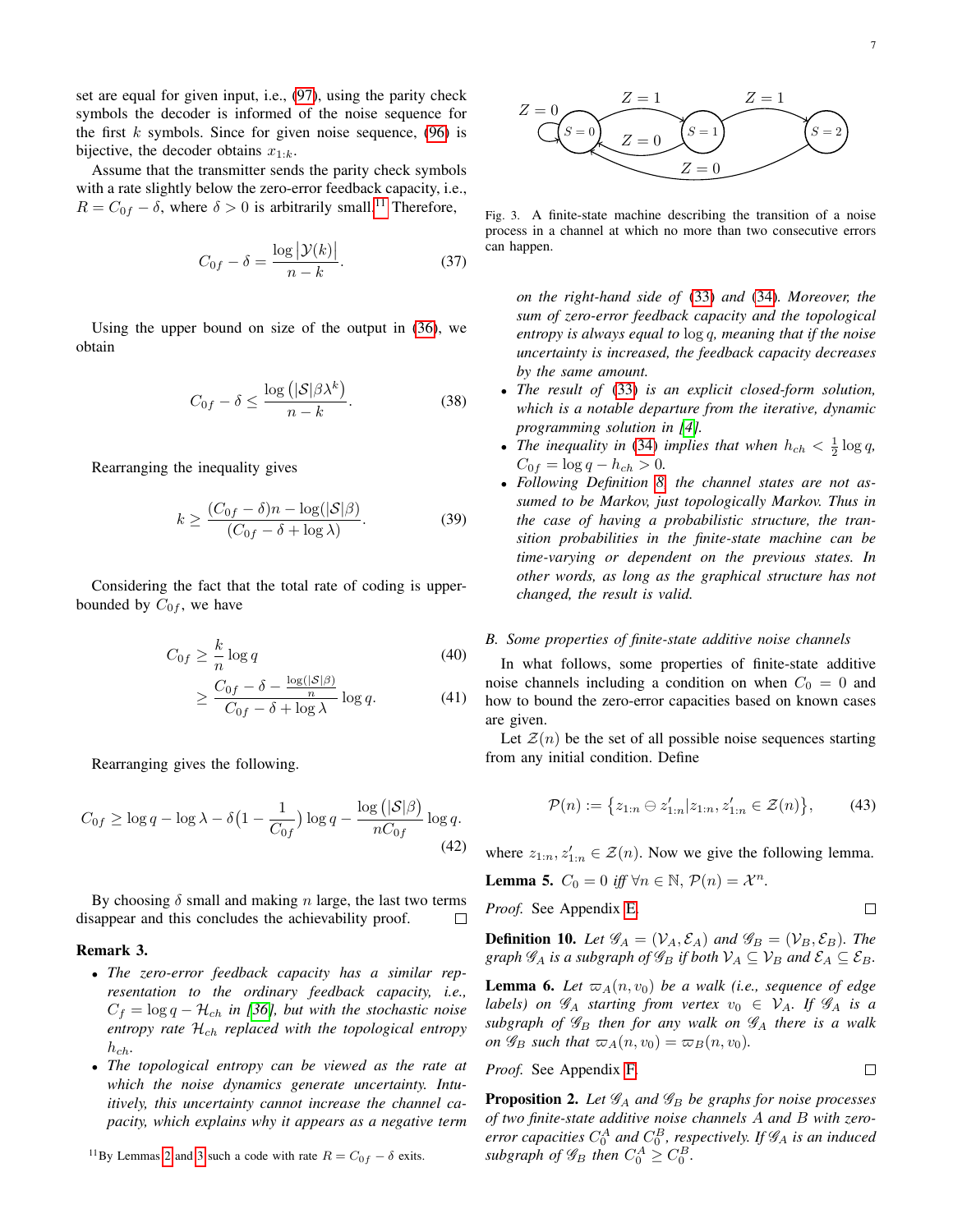In the remainder of the section, a few examples of finitestate additive noise channels are discussed.

#### <span id="page-7-0"></span>*C. Finite-state additive noise channel examples*

Here, we provide some examples to compute  $C_{0f}$  explicitly. Examples [1](#page-7-1) and [2](#page-7-2) consider channels with isolated and limited runs of errors. A memoryless channel is investigated in Example [3](#page-7-3) and compared with Shannon's result. In Example [4,](#page-8-0) we consider a Gilbert-Elliott channel. Moreover, for Examples [1](#page-7-1) and [2,](#page-7-2) we investigate the minimum value of ordinary feedback capacity  $C_f$  over the transition probabilities and observe how far is this natural upper bound from the zero-error feedback capacity.

<span id="page-7-1"></span>Example 1. *Consider the channel in Fig. [1](#page-4-4) in which no two consecutive 1's can happen.*

<span id="page-7-5"></span>Proposition 3. *The zero-error capacity with or without feed-back of the channel in Fig. [1](#page-4-4) with a binary alphabet*  $(q = 2)$ *is zero.*

#### *Proof.* See Appendix [H.](#page-14-0)  $\Box$

*Whilst, if*  $q \geq 3$ *, it has nonzero zero-error capacities*<sup>[12](#page-7-4)</sup> *and* 

$$
C_{0f} = \log q - \log(\frac{1+\sqrt{5}}{2})
$$
\n(44)

*bit/use where*  $\frac{1+\sqrt{5}}{2}$  *is known as the* golden ratio.

*Moreover, assuming Markovianity with the transition probability*  $P(S_{i+1} = 1 | S_i = 0) = p$ *, using the result of [\[36\]](#page-20-31) the ordinary feedback capacity is*

$$
C_f(p) = \log q - \frac{H(p)}{1+p},
$$
\n(45)

*where*  $H(\cdot)$  *is the binary entropy function. It turns out that*  $C_{0f} = \min_{p \in (0,1)} C_f(p)$ .

<span id="page-7-2"></span>Example 2. *The example of Fig. [3](#page-6-2) represents a channel with no more than two consecutive errors with adjacency matrix*

$$
\mathcal{A} = \begin{bmatrix} 1 & 1 & 0 \\ 1 & 0 & 1 \\ 1 & 0 & 0 \end{bmatrix} . \tag{46}
$$

*If*  $q = 2$  $q = 2$ *, then*  $C_0 = C_{0f} = 0$ *. This follows from Propositions* 2 *and [3,](#page-7-5) as the graph in Fig. [1](#page-4-4) is a subgraph of Fig. [3.](#page-6-2) Whereas, if*  $q = 3$ *, then*  $C_{0f} = 0.7058$ *.* 

*If the channel states are Markov with transition probabilities*  $P(S_{i+1} = 1|S_i = 0) = p$  and  $P(S_{i+1} = 2|S_i = 1) = r$ , it *can be shown that*

$$
\min_{p,r \in (0,1)} C_f(p,r) = 0.7935 > C_{0f}.
$$
 (47)

<span id="page-7-4"></span><sup>12</sup>A simple repetition code of length 2 is a zero-error code.



<span id="page-7-6"></span>Fig. 4. Markov chain for channel states in Example [4.](#page-8-0)



<span id="page-7-7"></span>Fig. 5. Pentagon channel.

 $\Box$ 

<span id="page-7-3"></span>Example 3. *Consider a* q*-ary memoryless additive noise channel such that each input*  $x_i \in \mathcal{X}$  *can get mapped to*  $y_i = x_i \oplus z_i \in \mathcal{X}, z_i \in \mathcal{Z} \subseteq \mathcal{X}, \forall i \in \mathbb{N}$ . We assume  $|\mathcal{X}| > 2|\mathcal{Z}|$ , hence,  $C_{0f} > 0$ . This channel is memoryless and *a generalization of binary symmetric channel. At each time, the noise can take*  $|\mathcal{Z}|$  *number of values. Thus,*  $h_{ch} = \log |\mathcal{Z}|$ *. From* [\(33\)](#page-5-6)*, we obtain*

<span id="page-7-8"></span>
$$
C_{0f} = \log \frac{|\mathcal{X}|}{|\mathcal{Z}|}.
$$
 (48)

*Similarly, we can show that Shannon's formula in [\[2\]](#page-20-0) gives the same result (see Appendix [I\)](#page-14-1). Lovasz derived an upper ´ bound for zero-error capacity in [\[45\]](#page-20-40) by which, for this channel with*  $\mathcal{Z} = \{0, 1\}$  *and odd*  $|\mathcal{X}|$ *, it yields the following bound.*

$$
C_0 \le \log \frac{|\mathcal{X}|}{1 + 1/\cos(\pi/|\mathcal{X}|)}.\tag{49}
$$

*Therefore, for such channels,*  $C_{0f} > C_0$ *.* 

In what follows, we study an example of Gilbert-Elliott channel which is a finite-state channel with two states  $S =$  $\{0, 1\}$ , the state  $S = 0$  corresponding to the "good" state and state  $S = 1$ , to the "bad" state [\[46\]](#page-20-41), [\[47\]](#page-20-42). The channel has equal input and output alphabets and the probability law

$$
P(y, s'|x, s) = P(y|x, s)P(s'|s),
$$
\n(50)

where  $P(s'|s)$  is the transition probability from state  $s \in S$ to state  $s' \in S$ , and  $P(y|x, s)$  is the conditional distribution of a DMC given current state s. Usually, the DMCs are considered to be binary symmetric channels such that the channel corresponding to the bad state has higher crossover probability than the DMC of the good state. Obviously, in this case, the overall channel has  $C_0 = C_{0f} = 0$ . To investigate a non-trivial case, a channel with alphabet size 5 is considered.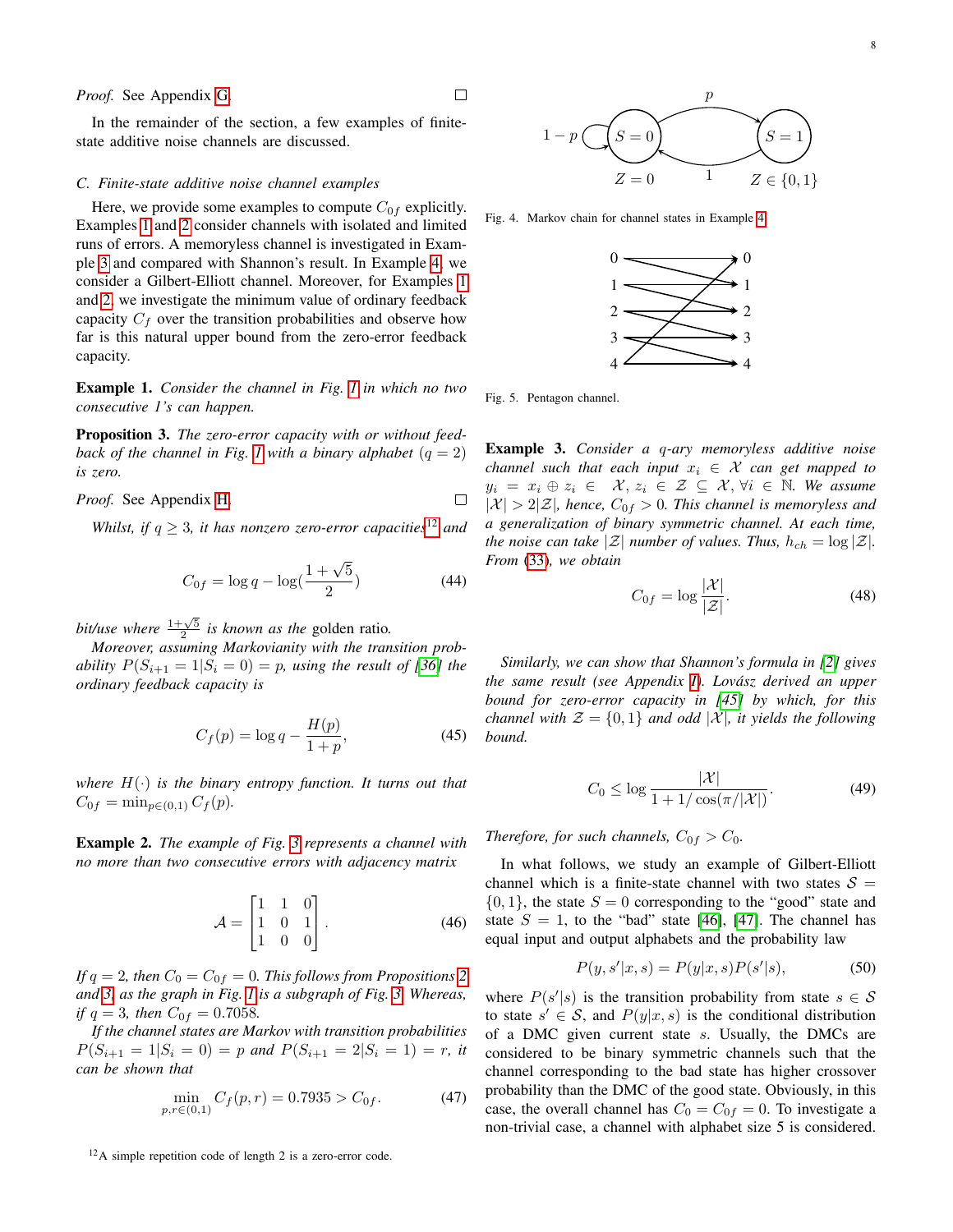<span id="page-8-0"></span>Example 4. *Consider a Gilbert-Elliott channel with an input alphabet of size* q = 5 *and two states (Fig. [4\)](#page-7-6). When the state*  $S_i = 0$  the channel is error-free, i.e.,  $P(Z_i \neq 0 | S_i = 0) = 0$ *and when state*  $S_i = 1$  *it acts like a noisy type-writer channel (Fig. [5\)](#page-7-7) which is also known as the Pentagon channel [\[2\]](#page-20-0). In this state, the probability of error for any input symbol is*  $P(Z_i = 1|S_i = 1) = r$  and thus the probability of error-free *transmission is*  $P(Z_i = 0 | S_i = 1) = 1-r$ *. Figure [4](#page-7-6) shows this channel's state transition diagram. However, this channel does not fit Definition [8,](#page-4-5) because outgoing edges are not associated with unique noise values. This reflects the fact that the noise process is a hidden Markov model, not a Markov chain, and the same state sequence can yield multiple noise sequences.*

*Nonetheless, in the following, we show an equivalent representation of this channel compatible with Definition [8.](#page-4-5) The resultant model (shown in Fig. [6\)](#page-8-1) is a state machine that produces the same set of noise sequences, where the edges define the noise values in each transmission.*

*Note that if the channel is in state*  $S_i = 0$ *, the noise can only take value*  $Z_i = 0$ *, but in state*  $S_i = 1$ *, the noise*  $Z_i \in \{0, 1\}$ *, thus*  $Z_i \in \{0,1\}$  *at all times. In the sequel, we show that* 

$$
P(Z_{i+1} = 1 | Z_i = 1, z_{1:i-1}) = 0,\t(51)
$$

$$
P(Z_{i+1} = 0 | Z_i = 0, z_{1:i-1}) > 0,
$$
\n(52)

$$
P(Z_{i+1} = 1 | Z_i = 0, z_{1:i-1}) > 0,
$$
\n(53)

*whenever the conditioning sequence of*  $Z_i = j, Z_{1:i-1}$  = z1:i−1, j ∈ {0, 1} *occurs with non-zero probability. Therefore, irrespective of past noises the state machine shown in Fig. [6](#page-8-1) can produce all noise sequences that occur with nonzero probability. It should be stressed that this noise process may not be a stochastic Markov chain, however, it is a topological Markov chain [\[35,](#page-20-30) Ch.2]. First, note by inspection of Fig. [4](#page-7-6) that the noise process has zero probability of taking value* 1 *twice in a row. Thus*  $P(Z_{i+1} = 1, Z_i = 1, z_{1:i-1}) = 0$ . Using *Bayes rule, it then follows that*

$$
P(Z_{i+1} = 1 | Z_i = 1, z_{1:i-1}) = 0,\t(54)
$$

*whenever*  $P(Z_i = 1, z_{1:i-1}) > 0$ .

*Next we show* [\(52\)](#page-8-2)-[\(53\)](#page-8-3)*. Let*  $z_{1:i-1}$  *be any past noise*  $sequence \text{ such that } P(Z_i = 0, z_{1:i-1}) > 0$ . Therefore,  $\exists s_{1:i}$ *such that*

$$
P(Z_i = 0, z_{1:i-1}, s_{1:i}) = P(Z_i = 0|s_i)P(z_{1:i-1}, s_{1:i}) > 0.
$$
\n(55)

*From Fig.* [4,](#page-7-6)  $P(Z_{i+1} = 0, Z_i = 0 | s_i = j) > 0, j \in \{0, 1\}.$ *Thus*

$$
P(Z_{i+1} = 0, Z_i = 0, z_{1:i-1}, s_{1:i})
$$
\n
$$
= P(Z_{i+1} = 0, Z_i = 0 | s_i) P(z_{1:i-1}, s_{1:i}) > 0,
$$
\n(57)



<span id="page-8-1"></span>Fig. 6. State machine generating the noise sequence of Example [4.](#page-8-0)

*since the second factor on the RHS is positive, by* [\(55\)](#page-8-4)*. Therefore,*  $P(Z_{i+1} = 1, Z_i = 0, z_{1:i-1}) > 0$ *, and* (52*) holds. Now, we show* [\(53\)](#page-8-3)*. If*  $S_i = 0$ *, it can be shown from Fig.* [4](#page-7-6) *and the noise probabilities that*

$$
P(Z_{i+1} = 1, Z_i = 0 | S_i = 0) = rp > 0.
$$
 (58)

*Therefore,*

<span id="page-8-5"></span><span id="page-8-3"></span><span id="page-8-2"></span>
$$
P(Z_{i+1} = 1, Z_i = 0, z_{1:i-1})
$$
\n
$$
\ge P(Z_{i+1} = 1, Z_i = 0, z_{1:i-1}, S_i = 0, s_{1:i-1})
$$
\n(60)\n
$$
= P(Z_{i+1} = 1, Z_i = 0 | S_i = 0) \times P(S_i = 0, z_{1:i-1}, s_{1:i-1})
$$
\n(61)\n
$$
= rp P(S_i = 0, z_{1:i-1}, s_{1:i-1})
$$
\n(62)\n
$$
> 0.
$$
\n(63)

*Note from Fig.* [4](#page-7-6) *that*  $P(S_i = 0 | s_{i-1}) > 0$ *. Thus,* 

$$
P(S_i = 0, z_{1:i-1}, s_{1:i-1}) = P(S_i = 0|s_{i-1})P(z_{1:i-1}, s_{1:i-1})
$$
  
> 0. (64)

*Consequently,* [\(51\)](#page-8-5)*-*[\(53\)](#page-8-3) *hold yielding the state machine in Fig.* [6.](#page-8-1) Note that,  $\hat{S}_i = 0$  corresponds to  $Z_i = 0$  and  $\hat{S}_i = 1$ , *to*  $Z_i = 1$ .

*Now, we can use the results of Theorem [2,](#page-5-0) to obtain*

$$
C_0 \ge \log 5 - 2\log\left(\frac{1+\sqrt{5}}{2}\right),\tag{65}
$$

$$
C_{0f} = \log 5 - \log \left( \frac{1 + \sqrt{5}}{2} \right).
$$
 (66)

<span id="page-8-4"></span>*This shows that the zero-error feedback capacity of some channels with different structure than Definition [8,](#page-4-5) such as time-varying state transmissions (non-homogeneous Markov chains) and even transitions that depend on previous transmissions can be explicitly obtained.*

<span id="page-8-6"></span>Example 5. *A binary* (w, d) *sliding-window channel, has at most* d *errors in each sliding window of length* w *[\[37\]](#page-20-32). We define the state as a binary word of length* w*, in which* 0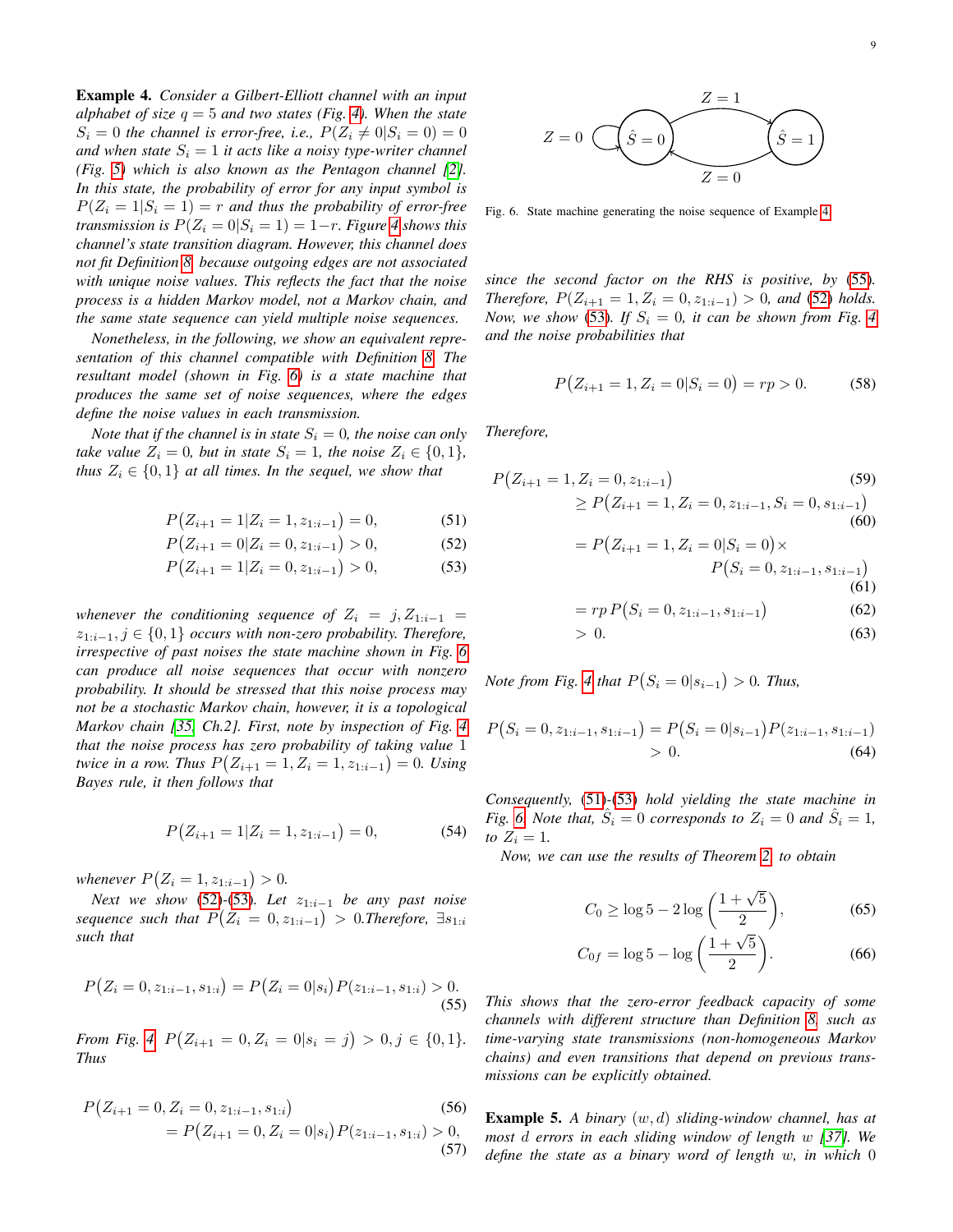

<span id="page-9-1"></span>Fig. 7. State machine generating the noise sequence of a sample  $(3, 1)$  slidingwindow channel (Example [5\)](#page-8-6).

*indicates no error and* 1 *label the erroneous symbol swaps that can occur. Therefore, there are*  $\sum_{k=0}^{d} \binom{w}{k}$  *states for the noise process based on the position and number of errors. Equivalently, by writing the channel input-output relationship*  $as\;Y_i\,=\,X_i\oplus Z_i$ , the current channel state is equivalent to  $Z_{i-w}^{i-1} \in \mathbb{Z}_2^w$ , with at most d nonzero entries. This is not the *most compact state representation; however, for a given input sequence, it yields a one-to-one relationship between the state and output sequences. Using the results of Theorem [2,](#page-5-0) the zero-error feedback capacity of these types of channels can be derived. As an example consider a binary*  $(w = 3, d = 1)$ *sliding-window channel with noise state process shown in Fig. [7](#page-9-1)* has  $C_{0f} = 0.449$ *. Note that in this case, the lower bound on the zero-error capacity gives a negative value* −0.103*, which demonstrates its conservativeness.*

# <span id="page-9-0"></span>IV. BOUNDED STABILIZATION OVER COMMUNICATION CHANNELS

In this section, we turn our attention to control problem over communication channels. Here we consider this problem over a general channel model with memory (Definition [3\)](#page-2-3). In communications and networking, it is well understood that most practical channels exhibit memory. However, except for some limited works, this has been often ignored in control systems; see [\[7\]](#page-20-15), [\[8\]](#page-20-6) and references therein. In [\[19\]](#page-20-16), it was shown that the Shannon capacity has to be larger than the topological entropy of the plant for almost surely asymptotically stabilization. This condition was shown to be loose for at least DMCs in [\[48\]](#page-20-43), which led to establishing that the zero-error capacity of the DMC is the necessary and sufficient border of almost surely asymptotically stabilization in [\[24\]](#page-20-21). Inspired by this work, in [\[38\]](#page-20-33), it is conjectured that for keeping the states of a linear system uniformly bounded over a DMC, the zeroerror feedback capacity of the channel has to be larger than the topological entropy of the linear system. Here, we prove this claim not only for DMCs but also for channels with memory. We emphasize that our focus here is on discrete channels. However, the stabilization problem over some special cases of continuous alphabet channels have also studied, e.g., a moving average Gaussian channel is studied in [\[26\]](#page-20-23).

In the sequel, a single necessary and sufficient condition for state estimation of a linear system with uniformly bounded



<span id="page-9-2"></span>Fig. 8. State estimation via a communication channel with feedback.

estimation errors over causal channels (Definition [3\)](#page-2-3) with unit-delay feedback is derived. The structure of this problem is shown in Fig. [8.](#page-9-2) The plant is a dynamic system and is affected by control input as well as process and measurement disturbances. The measured data are quantized and transmitted via the communication channel to the estimator, that wishes to reconstruct the states of the plant in real-time.

This result is utilized to derive conditions for uniformly bounded stabilization over such channels (without feedback). Figure [9](#page-10-1) shows the structure of this problem where the controller generates control inputs at each time based on the received channel outputs to stabilize the plant.

Some preliminaries are first given from control systems.

#### *A. Dynamical system and quantization*

First, we give the following definition.

Definition 11 (Uniformly boundedness). *A sequence of uncertain variables*  $\{X_t(\pi) \in \mathbb{R}^m | \pi \in \Pi\}_{t \geq 1}$  *is* uniformly bounded *if*

$$
\sup_{t \ge 1, \pi \in \Pi} \|X_t\| = \sup_{t \ge 1} \sup_{\pi \in \Pi} \|X_t\| < \infty \tag{67}
$$

*with respect to some norm*  $\|\cdot\|$  *in*  $R^m$ .

Consider a linear time-invariant (LTI) dynamical system

<span id="page-9-3"></span>
$$
X_{t+1} = AX_t + BU_t + V_t \in \mathbb{R}^{n_x},\tag{68}
$$

where A and B are constant matrices,  $X_t \in \mathbb{R}^{n_x}$ ,  $U_t \in \mathbb{R}^{n_u}$ , and the uncertain variable  $V_t \in \mathbb{R}^{n_x}$  represent the process states, control input, and disturbance, respectively. Here, the goal is to keep the estimation error  $(\hat{X}_t - X_t)$ , uniformly bounded with  $\hat{X}_t$  denoting the state estimate based on the measurement sequence  $Y_{1:t}$ . The following assumptions are made:

- A1: There exist uniform bounds on the initial condition and the noise  $V_t$ , i.e.,  $||X_1|| < D_x$  and  $||V_t|| < D$ ;
- A2: The initial state  $X_1$ , the noise signal V, and the channel error patterns are *mutually unrelated*;
- A3: The zero-noise sequence  $V = 0$  is valid;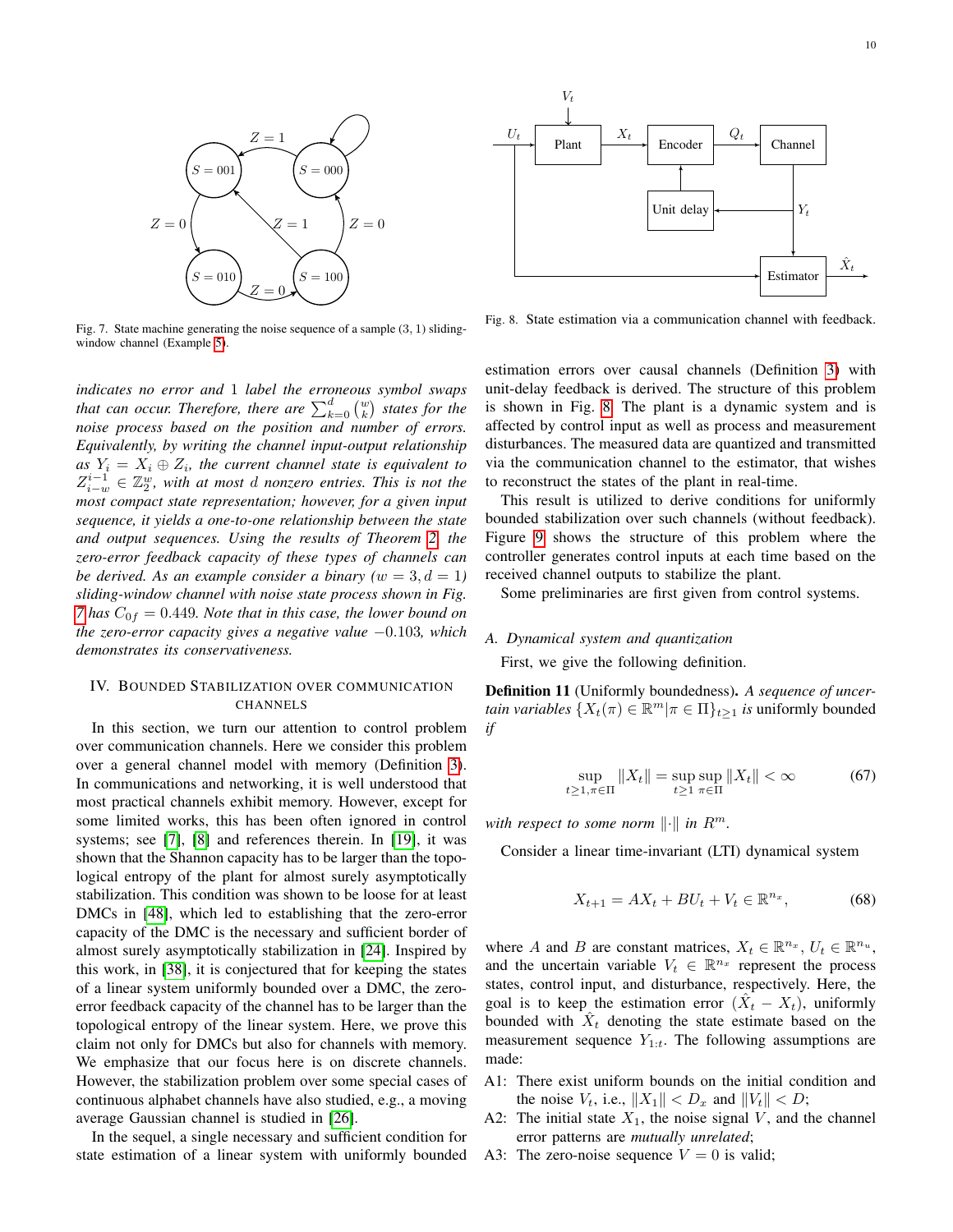

<span id="page-10-1"></span>Fig. 9. Structure the stabilization problem via a communication channel.

A4: A has one or more eigenvalues  $\lambda_i$  with magnitude greater than one.

The *topological entropy* of the system is given by

$$
h_{lin} = \sum_{|\lambda_i| \ge 1} \log |\lambda_i|,\tag{69}
$$

and can be viewed as the rate at which it generates uncertainty.

<span id="page-10-4"></span>Definition 12 (Contraction quantizer). *An* M−*level quantizer*  $\mathscr{Q}$  in  $\mathbb{R}^{n_x}$  is a partition of the unit ball  $\mathbf{B}_1$  with respect to some norm  $\lVert \cdot \rVert$  in  $R^{n_x}$  into  $M$  disjoint sets  $\bar{Q}_1,...,\bar{Q}_M \subset \mathbb{R}^{n_x}$ *each equipped with a point*  $\bar{q}_i \in \bar{Q}_i$  *called the centroid of*  $\overline{Q}_i$ . Such a quantizer associates any vector  $x \in \overline{Q}_i$  with its *quantized value*  $\bar{q}_i$ *. The quantizer*  $\mathscr Q$  *is said to be r−contracted*  $(r = 1, 2, ...)$  *for the system* [\(68\)](#page-9-3) *if* 

$$
A^r(\bar{Q}_i - \bar{q}_i) \subset \rho_{\mathscr{Q}} \mathbf{B}_1, \quad \forall i = 1, \dots, M,
$$
 (70)

*where*  $\rho_{\mathcal{Q}} \in (0, 1)$  *is the* contraction rate.

Note that the quantizer is linked to the system dynamics in [\(68\)](#page-9-3) through matrix A. The following lemma relates the number of levels to matrix  $A$  in [\(68\)](#page-9-3).

<span id="page-10-2"></span>Lemma 7 ( [\[7,](#page-20-15) Ch. 3]). *For any* r−*contracted quantizer, the following inequality holds*

$$
M > |\det A|^r = 2^{rh_{lin}}.\tag{71}
$$

*Moreover, there exists an* r−*contracted quantizer such that*

$$
M \le 2^{n_x - 1} \left[ \varpi(r)^{n_x} + 1 \right] 2^{rh_{lin}},\tag{72}
$$

*where*  $\varpi(r)$  *is a polynomial function of r.* 

Remark 4. *Lemma [7](#page-10-2) shows that for a large* r *the number of levels for the coarsest* r−*contracted quantizer is roughly*  $M \approx 2^{rh_{lin}}$ .

*B. State estimation in presence of channel feedback* We have the following theorem.

<span id="page-10-3"></span>Theorem 3 (Bounded estimation with feedback). *Consider an LTI system* [\(68\)](#page-9-3) *satisfying conditions A1–A4. Assume that outputs are coded and estimated via a causal channel (Definition [3\)](#page-2-3) having errorless feedback from channel output to the encoder, with zero-error feedback capacity*  $C_{0f} > 0$ *. Then a coder-estimator yields uniformly bounded estimation errors for a nonempty ball*  $B_l \subseteq \mathbb{R}^n$  *of initial states exists if and only if*

$$
C_{0f} > h_{lin}.\tag{73}
$$

*Proof.* See Appendix [J.](#page-14-2)

# $\Box$

 $\Box$ 

# Remark 5. *.*

- *Theorem [3](#page-10-3) states that uniformly reliable estimation is possible if and only if the zero-error feedback capacity of the channel exceeds the rate at which the system generates uncertainty.*
- *If* A *has no eigenvalue with magnitude larger than* 1 *as opposed to A4, then the right-hand side of* [\(123\)](#page-14-3) *is zero and the inequality already holds for any positive capacity.*

# *C. Stabilization*

<span id="page-10-0"></span>Theorem 4 (Bounded stabilization). *For the LTI system* [\(68\)](#page-9-3) *satisfying conditions A1–A4. Moreover, assume* (A, B) *is stabilizable, and outputs are coded via a causal channel (without feedback). The closed-loop system is uniformly bounded for a nonempty ball*  $B_l \subseteq \mathbb{R}^{n_x}$  *of initial states exists if and only if the zero-error feedback capacity of the channel is strictly larger than the topological entropy of the LTI system, i.e.,*

$$
C_{0f} > h_{lin}.\tag{74}
$$

*Proof.* See Appendix [K.](#page-17-0)

# Remark 6. *.*

- *This theorem signifies that, in fact, the zero-error capacity with complete feedback defines the conditions for stability, whereas there is no explicit feedback from the channel's output to the encoder.*
- *This result holds for a general class of channel models with memory in which the noise patterns may not be just i.i.d. processes and are correlated.*
- *The proof is based on creating an implicit feedback loop using the control signal, hence, the appearance of*  $C_{0f}$ *rather than* C0*. If the communication channel were to incorporate noiseless feedback, the construction of the implicit feedback was not required, and the same result will follow. Therefore, having communication feedback does not improve the stability condition.*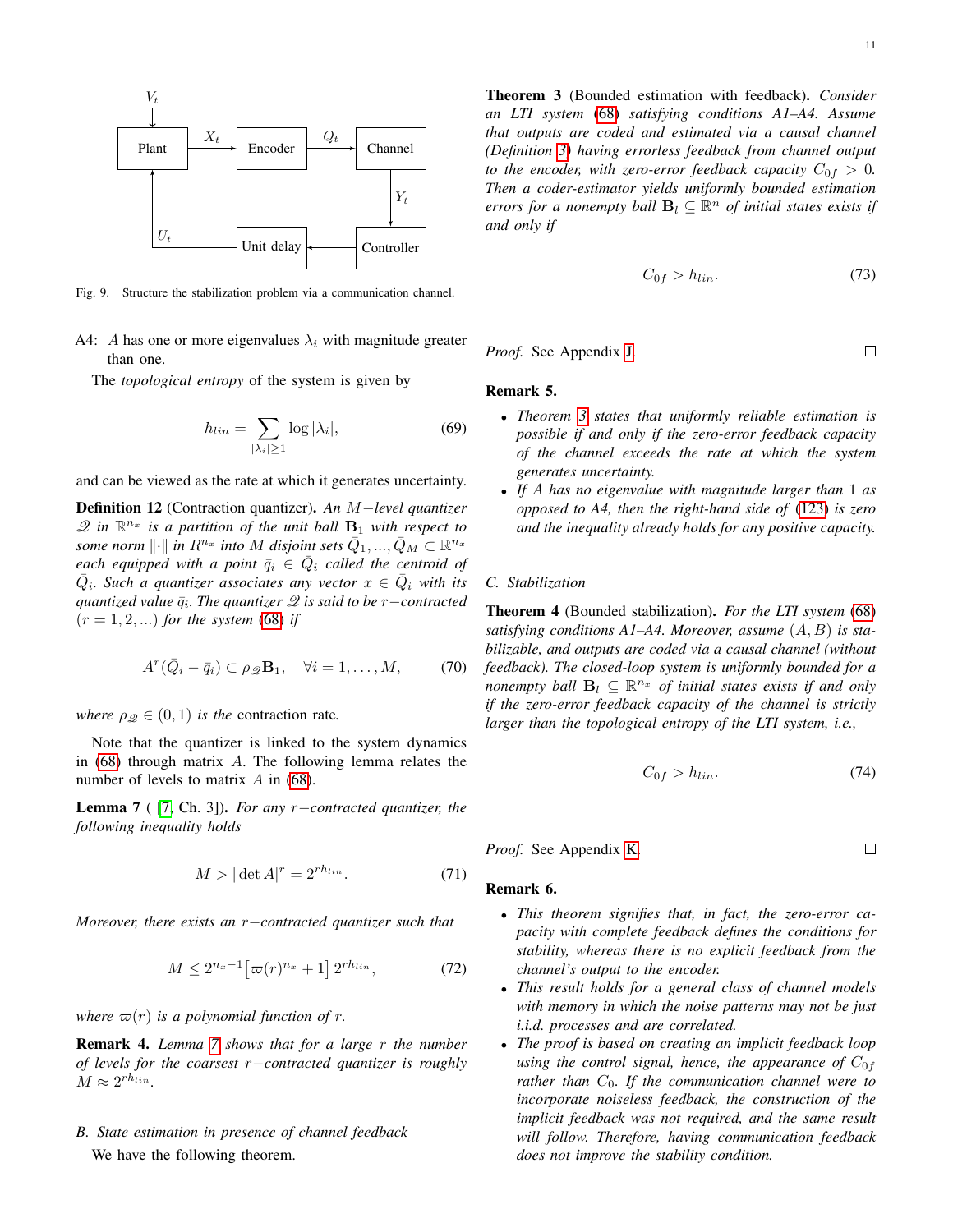# <span id="page-11-0"></span>V. STABILIZATION OVER FINITE-STATE ADDITIVE NOISE **CHANNELS**

In what follows, by combining results of the previous section with the  $C_{0f}$  result in Section [III,](#page-4-1) a single necessary and sufficient condition is obtained for uniformly bounded stabilization problem via finite-state additive noise channels, involving the topological entropies of the linear system and the channel.

Corollary 2 (Small-entropy theorem). *Consider an LTI system in* [\(68\)](#page-9-3) *satisfying conditions A1–A4. Assume that* (A, B) *is stabilizabile and the measurements are coded and transmitted via finite-state additive noise channel (Definition [8\)](#page-4-5) with alphabet set size* q and topological entropy  $h_{ch}$ . Then uniform *stabilization can be achieved iff*

$$
h_{lin} + h_{ch} < \log q. \tag{75}
$$

 $\Box$ 

*Proof.* This follows from Theorems [2](#page-5-0) and [4.](#page-10-0)

Remark 7. *The inequality in* [\(75\)](#page-11-3) *involves the topological entropies of both the linear system and the channel. If their sum, which can be regarded as a total rate of uncertainty generation, is less than the worst-case rate at which symbols can be transported without error across the channel, then uniform stabilization is possible. This is similar to the wellknown "small-gain theorem" in control, albeit for uncertainty rather than gain.*

#### VI. CONCLUSION

<span id="page-11-1"></span>We introduced a formula for computing the zero-error feedback capacity of a class of additive noise channels without state information at the decoder and encoder. This reveals a close connection between the topological entropy of the underlying noise process and zero-error communication. Moreover, a lower bound on zero-error capacity (without feedback) was given based on the topological entropy.

We showed that the necessary and sufficient condition for uniformly bounded stabilization over communication channels is that the zero-error feedback capacity is larger than the topological entropy of the plant. This result gives a tight condition for the control over communication channels problem without having any statistical information about uncertainties.

Furthermore, combining two major results of this paper, i.e., the zero-error feedback capacity of the finite-state additive noise channel and bounded control condition, reveals a "smallentropy theorem" for stabilization over finite-state additive noise channel with alphabet size  $q$  which states that uniformly bounded stabilization is possible if and only if the sum of topological entropies of the plant and channel has to be smaller than  $\log q$ .

Future work includes extending these results to continuous alphabet channels and exploring the trade offs between performance and the channel capacity.

# <span id="page-11-2"></span>APPENDIX A PROOF OF PROPOSITION [1](#page-4-0)

We first show that under the encoding scheme in [\(10\)](#page-3-11) and having  $t_0 \in \mathbb{N} \cup \{0\}$ , the possible output sequences in [\(21\)](#page-3-6) from a subset of the possible outputs when  $t_0 = 0$  given message  $m \in \mathcal{M}$ , i.e.,

$$
[[Y_{t_0+[1:n]}|m]] \subseteq [[Y_{1:n}|m]], \quad \forall t_0 \in \mathbb{N} \cup \{0\}.
$$
 (76)

We derive [\(76\)](#page-11-4) by induction such that  $\forall i \in \{1, \ldots, n\},\$ 

<span id="page-11-6"></span><span id="page-11-4"></span>
$$
[Y_{t_0+[1:i]}|m] \subseteq [Y_{1:i}|m]. \tag{77}
$$

*Base step*: at  $i = 1$  and  $t_0 = 0$ , all the states in S are possible.<sup>[13](#page-11-5)</sup> By [\(10\)](#page-3-11),  $x_1 = f_1(m)$ , hence,

$$
[\![Y_1|m]\!] = [\![Y_1|m, x_1]\!] = \bigcup_{s_1 \in \mathcal{S}} [\![Y_1|x_1, s_1]\!].
$$
 (78)

<span id="page-11-3"></span>The last equality in [\(78\)](#page-11-6) follows from [\(23\)](#page-3-12) as the output only depends on the current input and state. Similarly, starting at time  $t_0 + 1 > 1$ , by [\(10\)](#page-3-11),  $x_{t_0+1} = x_1 = f_1(m)$ , and

$$
\llbracket Y_{t_0+1} | m \rrbracket = \llbracket Y_{t_0+1} | m, x_{t_0+1} \rrbracket \tag{79}
$$

<span id="page-11-8"></span>
$$
= \bigcup_{s_{t_0+1} \in S_{t_0+1}} [[Y_{t_0+1} | x_1, s_{t_0+1}]], \qquad (80)
$$

where  $S_{t_0+1} := \bigcup_{s_1 \in S} [S_{t_0+1}|s_1] \subseteq S$ . The communication<br>starts at time  $t_0 + 1$  and the encoder and the decoder has starts at time  $t_0 + 1$  and the encoder and the decoder has no access to the previous transmissions. However, the set of possible states at time  $t_0 + 1$  can be smaller. This depends on the mapping in [\(20\)](#page-3-5) whose image may not include all the states in  $S$ . For example if the mapping in  $(20)$  is not surjective, then there exists a particular state  $s^* \in S_1 = S$  such that  $s^* \notin S_2$ . This argument holds for the next updates of the state in  $(20)^{14}$  $(20)^{14}$  $(20)^{14}$  $(20)^{14}$ Therefore,  $S_{t_0+1} \subseteq S_1 = S$ . From [\(78\)](#page-11-6) and [\(80\)](#page-11-8), we obtain

<span id="page-11-10"></span>
$$
[Y_{t_0+1}|m] \subseteq [Y_1|m]. \tag{81}
$$

*Inductive step*: assume the following holds

$$
[[Y_{t_0+[1:i-1]}|m]] \subseteq [[Y_{1:i-1}|m]]. \tag{82}
$$

For any output sequences  $y \in [Y_{t_0+[1:i-1]}|m]$ , by [\(10\)](#page-3-11),  $x =$  $x_{t_0+[1:i]} = x_{1:i} = f_{1:i}(m, y)$ . Since the finite-state channel in  $(20)-(21)$  $(20)-(21)$  $(20)-(21)$  is time-invariant starting from a state s and input  $x_{1:i}$  same set of outputs can be produced at *i* starting from any time, i.e.,

$$
[[Y_i|x_{1:i}=\mathbf{x}, S_1=s]] = [[Y_{t_0+i}|x_{t_0+[1:i]}=\mathbf{x}, S_{t_0+1}=s]].
$$
\n(83)

We have

$$
[[Y_i|m, Y_{1:i-1} = \mathbf{y}]] = [[Y_i|m, x_{1:i} = \mathbf{x}, \mathbf{y}]] \tag{84}
$$

<span id="page-11-11"></span><span id="page-11-9"></span>
$$
= \bigcup_{s \in \bar{\mathcal{S}}_1} \llbracket Y_i | \mathbf{x}, \mathbf{y}, s \rrbracket, \tag{85}
$$

<span id="page-11-5"></span><sup>13</sup>Since the prior state information are not available for both the encoder and decoder.

<span id="page-11-7"></span><sup>14</sup>One may consider a finite-state channel represented by a directed graph that the node corresponding to a state that has no incoming edge and therefore can not be visited more than once, i.e., only if it is the initial state.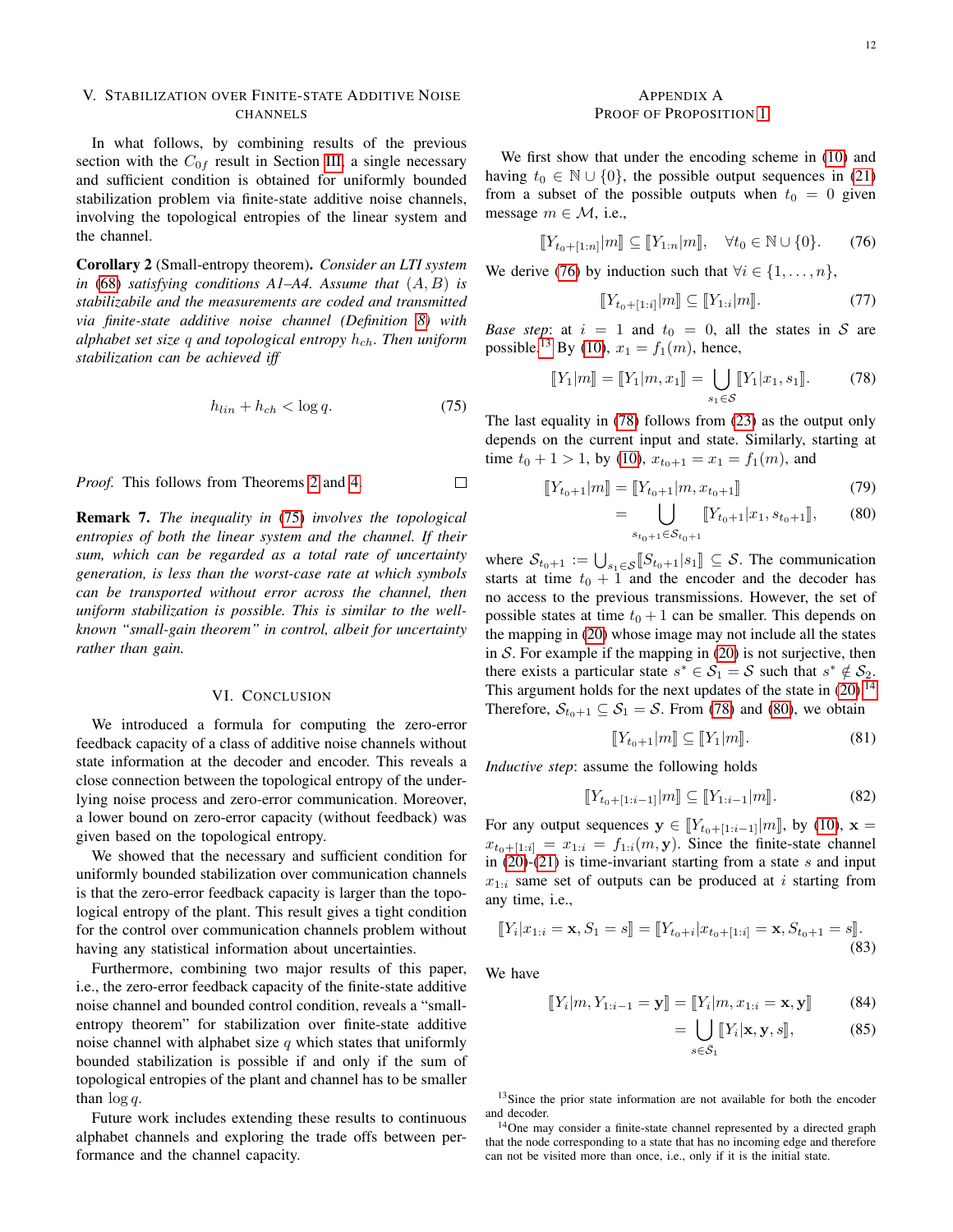where  $\bar{S}_1 := [S_1 | x_{1:i} = \mathbf{x}, Y_{1:i-1} = \mathbf{y}]$ . Similarly, having  $Y_{t_0+[1:i-1]} = \mathbf{y}, \mathbf{x} = x_{t_0+[1:i]},$  and from [\(83\)](#page-11-9),

$$
\llbracket Y_{t_0+i} | m, \mathbf{y} \rrbracket = \llbracket Y_{t_0+i} | m, x_{t_0+[1:i]}, \mathbf{y} \rrbracket \tag{86}
$$

$$
= \bigcup_{s \in \mathcal{S}_{t_0+1}} \llbracket Y_{t_0+i} | \mathbf{x}, \mathbf{y}, s \rrbracket, \tag{87}
$$

where  $\bar{S}_{t_0+1} := [S_{t_0+1}|x_{t_0+[1:i]} = \mathbf{x}, Y_{t_0+[1:i-1]} = \mathbf{y}].$ 

<span id="page-12-5"></span>Lemma 8.

$$
\bar{\mathcal{S}}_{t_0+1} \subseteq \bar{\mathcal{S}}_1. \tag{88}
$$

*Proof.* We show that any  $s \in \overline{S}_{t_0+1}$  also belongs to  $\overline{S}_1$ . From [\(28\)](#page-4-7), any output sequence is a function of the past and current channel input and noise sequences as well as the initial state. Choose any admissible  $s \in \overline{S}_{t_0+1} \subseteq S_{t_0+1}$ , i.e.,  $\exists \mathbf{p} \in [\![\Phi_{t_0+ [1:i-2]}, \Psi_{t_0+ [1:i-1]}]\!]$  that produces  $Y_{t_0+ [1:i-1]} = \mathbf{y}$ . Here,  $\tilde{\mathbf{x}} := x_{t_0+1:i-1}$ . In other words,

$$
Y_{t_0+[1:i-1]} = \bar{g}_{1:i-1}(s,\tilde{\mathbf{x}},\mathbf{p}) = \mathbf{y}.
$$
 (89)

Because the channel input at each time is a function of message  $m$  and previous outputs, [\(89\)](#page-12-4) can be simplified by defining function  $\tilde{g}_i : \mathcal{S} \times \mathcal{M} \times \left(\mathcal{N}_s^{i-1} \times \mathcal{N}_o^i\right) \to \mathcal{Y}$ , i.e.,

$$
Y_{t_0+[1:i-1]} = \tilde{g}_{1:i-1}(s,m,\mathbf{p}).\tag{90}
$$

 $\Box$ 

Now, choose  $s_1 = s \in S_1$  (this is valid as shown in the base step,  $S_{t_0+1} \subseteq S_1$ ). Also, choose  $(\phi_{1:i-2}, \psi_{1:i-1}) = \mathbf{p}$  (valid by Definition [6\)](#page-3-7), and  $x_{1:i-1} = \tilde{x}$ . The same output  $Y_{1:i-1} = y$ is produced by [\(28\)](#page-4-7) which according to [\(82\)](#page-11-10) is in the set of possible outputs, i.e.,

$$
Y_{[1:i-1]} = \tilde{g}_{1:i-1}(s, m, \mathbf{p}) = \bar{g}_{1:i-1}(s, \tilde{\mathbf{x}}, \mathbf{p}) = \mathbf{y}.
$$
 (91)

This yields  $s \in \overline{S}_1$  and therefore,  $\overline{S}_{t_0+1} \subseteq S_1$ .

By Lemma [8,](#page-12-5) [\(85\)](#page-11-11), and [\(87\)](#page-12-6),

$$
[[Y_{t_0+i}|m, Y_{t_0+[1:i-1]} = \mathbf{y}]] \subseteq [[Y_i|m, Y_{1:i-1} = \mathbf{y}]]. \tag{92}
$$

Considering all the possible outputs of  $y_{1:i} \in [Y_{1:i}|m]$ , we obtain obtain

$$
\llbracket Y_{t_0 + [1:i]} | m \rrbracket = \bigcup_{\mathbf{y} \in \llbracket Y_{t_0 + [1:i-1]} | m \rrbracket} \{ \mathbf{y} \} \times \llbracket Y_{t_0 + i} | m, \mathbf{y} \rrbracket
$$
\n
$$
\subseteq \bigcup_{\mathbf{y} \in \llbracket Y_{1:i-1} | m \rrbracket} \{ \mathbf{y} \} \times \llbracket Y_i | m, \mathbf{y} \rrbracket \tag{93}
$$
\n
$$
= \llbracket Y_{1:i} | m \rrbracket, \tag{94}
$$

where  $\times$  denotes Cartesian product. Hence, [\(94\)](#page-12-7) proves the inductive step and so [\(76\)](#page-11-4) holds. Because any output set corresponding to a transmission starting at  $t_0 + 1$  is a subset of the output set with  $t_0 = 0$ , thus, any zero-error code of blocklength  $n$  yields distinguishable messages for any shift,  $t_0$  in transmissions. In other words, any zero-error feedback code is a uniform zero-error feedback code for a finite-state channel.

# <span id="page-12-0"></span>APPENDIX B PROOF OF THEOREM [1](#page-5-1) (TOPOLOGICAL CONDITION ON  $C_0 = 0$

<span id="page-12-6"></span>*Sufficiency:* We show that for any choice of encoding functions and blocklength  $n$  there is a common output for  $m, m' \in \mathcal{M}$ , i.e.,  $\exists z_{1:n}, z'_{1:n}$  such that the output sequences,  $y_{1:n} = y'_{1:n}$ , where  $y_{1:n} = f_{1:n}(m, z_{1:n-1}) \oplus z_{1:n}$ ,  $y'_{1:n} =$  $f_{1:n}(m', z'_{1:n-1}) \oplus z'_{1:n}$ <sup>[15](#page-12-8)</sup> In other words,  $\forall n \in \mathbb{N}$ , and

$$
d_{1:n} := f_{1:n}(m', z'_{1:n-1}) \ominus f_{1:n}(m, z_{1:n-1}) \in \mathcal{X}^n, \quad (95)
$$

 $\exists z_{1:n}, z'_{1:n}$  such that  $d_{1:n} = z_{1:n} \ominus z'_{1:n}$ .

<span id="page-12-4"></span>First observe that having current states  $S_i = s$  and  $S'_i = s'$ , for two noise sequences of  $z_{1:i-1}$  and  $z'_{1:i-1}$ , respectively, the label on out-going edges in the coupled graph is belong to  $\{z_i \oplus z'_i | S_i = s, S'_i = s'\}$ . Now consider the first transmission, by choosing any inputs  $f_1(m), f_1(m') \in \mathcal{X}$ , if there is an edge from any state  $(k, j) \in V$  with the value  $d_1 := f_1(m') \ominus f_1(m) \in \mathcal{X}$  then there exist  $z_1, z'_1 \in \mathcal{X}$  that produce a common output for two channel inputs  $f_1(m)$  and  $f_1(m')$ . By continuing this argument for any  $i \in \mathbb{N}$  having  $y_{1:i-1} = y'_{1:i-1}$ , if  $d_i = f_i(m', z'_{1:i-1}) \ominus f_i(m, z_{1:i-1}) \in \mathcal{X}$  is chosen such that there is an edge with value  $d_i$  then there is an output shared with two messages. In other words, by choosing any value for  $d_i$ , if there is an edge with corresponding value it means there is a pair of noise values  $(z_i, z'_i)$  such that  $d_i = z_i \ominus z'_i$ , therefore  $y_i = y'_i$ . If there is no such an edge for a particular  $d_i$ , then there is no pair of noise values that produces the same output, and thus,  $y_i \neq y'_i$ .

Therefore, if  $\forall n \in \mathbb{N}$  and for any choice of  $d_{1:n} \in \mathcal{X}^n$ there is a walk on the coupled graph then the corresponding noise sequences of the walk can produce the same output, i.e.,  $y_{1:n} = y'_{1:n}$  which implies  $C_{0f} = 0$  and therefore  $C_0 = 0$ .

*Necessity:* Assume there is no walk for a sequence of  $d_{1:n}$ then by choosing any two input sequences  $x_{1:n}, x'_{1:n}$  such that  $x_{1:n} \ominus x'_{1:n} = d_{1:n}$ , two messages m and m' can be transmitted with zero-error which contradict with the assumption that  $C_0 = 0$  (and also  $C_{0f} = 0$ ).

# <span id="page-12-1"></span>APPENDIX C PROOF OF LEMMA [4](#page-5-7)

The output sequence,  $y_{1:n}$ , is a function of input sequence,  $x_{1:n}$ , and channel noise,  $z_{1:n}$ , which can be represented as the following

<span id="page-12-3"></span><span id="page-12-2"></span>
$$
y_{1:n} = x_{1:n} \oplus z_{1:n}, \tag{96}
$$

<span id="page-12-7"></span>where  $z_{1:n} \in \mathcal{Z}(s_1,n)$ . The set of all output sequences  $\mathcal{Y}(s_1, x_{1:n})$  can be obtained as  $\mathcal{Y}(s_1, x_{1:n}) = \{x_{1:n} \oplus$  $z_{1:n}|z_{1:n} \in \mathcal{Z}(s_1,n)$ . Since for given  $x_{1:n}$ , [\(96\)](#page-12-3) is bijective, we have the following

$$
\big|\mathcal{Y}(s_1, x_{1:n})\big| = \big|\mathcal{Z}(s_1, n)\big|.\tag{97}
$$

For a given initial state  $s_1 \in S$ , define the binary indicator vector  $\zeta \in \{0,1\}^{|\mathcal{S}|}$  consisting of all zeros except for a 1

<span id="page-12-8"></span><sup>15</sup>Here, with a slight abuse of notation, it is assumed that  $f_i(m, z_{1:i-1}) =$  $f_i(m, y_{1:i-1}).$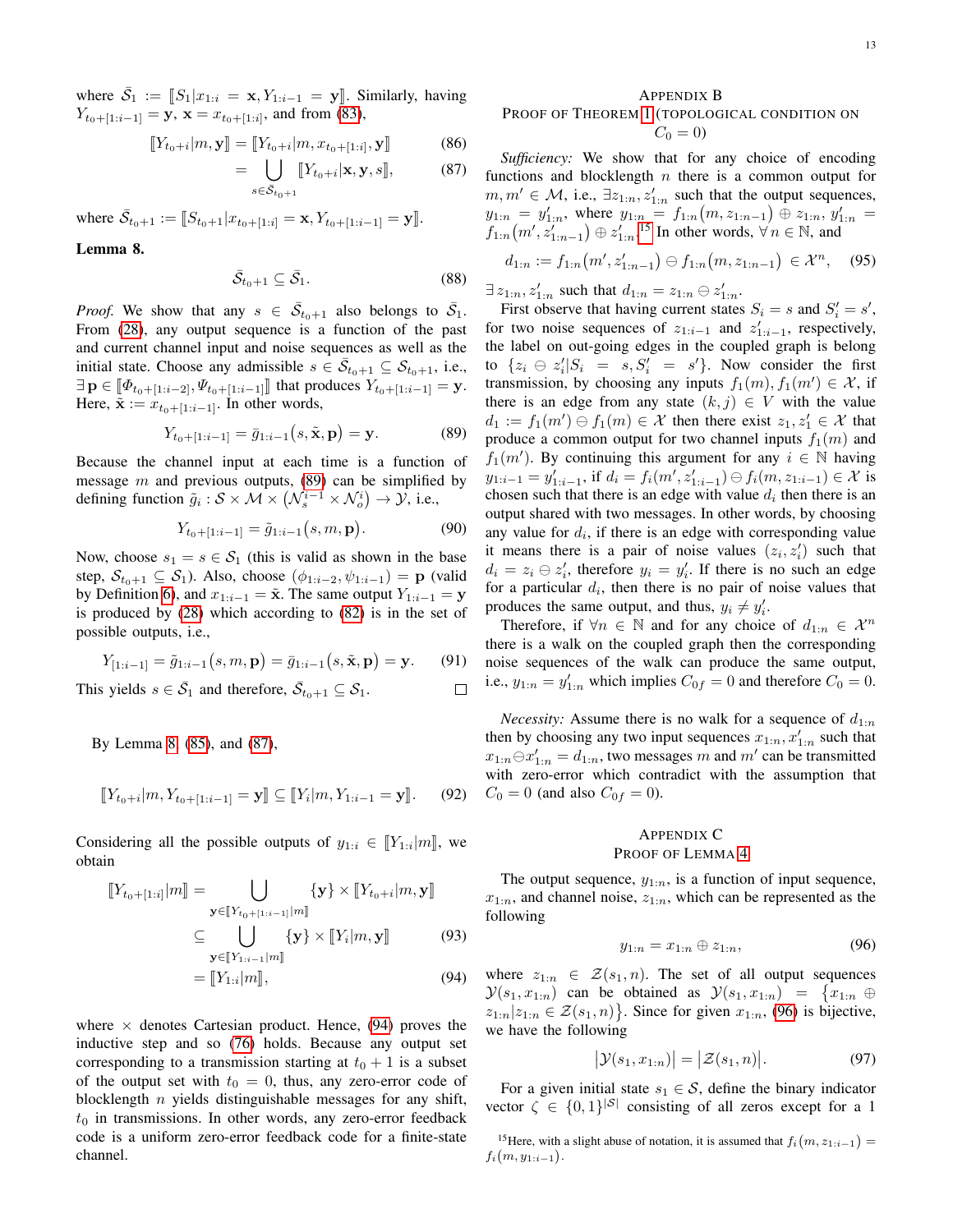in the position corresponding to  $s_1$ ; e.g., in Fig[.1,](#page-4-4) if starting from state  $S = 0$ , then  $\zeta = [1, 0, 0]$ . Observe that since each output of the finite-state additive channel triggers a different state transition, each sequence of state transitions has a oneto-one correspondence to the output sequence, given the input sequence.

The total number of state trajectories after  $n$ -step starting from state  $s_i$  is equal to sum of i-th row of  $\mathcal{A}^n$  [\[35\]](#page-20-30). Hence, because of a one-to-one correspondence between state sequences and output sequences then  $|\mathcal{Z}(s_1, n)| = \zeta^{\top} \mathcal{A}^n \mathbb{1}$ .

Next, we show the upper and lower bounds in [\(32\)](#page-5-10). According to the Perron-Frobenius Theorem, for an irreducible  $|S| \times |S|$  matrix A (or, equivalently, the adjacency matrix for a strongly connected graph), the entries of eigenvector  $v \in \mathbb{R}^{|S|}$ corresponding to  $\lambda$  are strictly positive [\[49,](#page-20-44) Thm. 8.8.1], [\[35,](#page-20-30) Thm. 4.2.3]. Therefore, multiplying A by  $Av = \lambda v$  results in  $\mathcal{A}^n v = \lambda^n v$  for  $n \in \mathbb{N}$ . Left multiplication by the indicator vector,  $\zeta^{\top}$  yields

$$
\zeta^{\top} \mathcal{A}^n v = \lambda^n \zeta^{\top} v. \tag{98}
$$

Denote minimum and maximum element of vector  $v$  by  $v_{min}$ and  $v_{max}$  respectively. Hence, considering that all the elements in both sides of [\(98\)](#page-13-4) are positive, we have

$$
v_{min}\zeta^{\top} \mathcal{A}^n \mathbb{1} \le \zeta^{\top} \mathcal{A}^n v \le v_{max} \lambda^n \zeta^{\top} \mathbb{1}
$$
(99)  
=  $v_{max} \lambda^n$ , (100)

where  $\mathbbm{1}$  is all-one column vector. Therefore, dividing by  $v_{min}$ , we have

$$
\left|\mathcal{Y}(s_1, x_{1:n})\right| = \zeta^{\top} \mathcal{A}^n \le \frac{v_{max}}{v_{min}} \lambda^n = \beta \lambda^n, \quad (101)
$$

where  $\beta := v_{max}/v_{min} > 0$ . Moreover, for deriving the lower bound similar to above, we have

$$
v_{min} \lambda^n \zeta^\top \mathbb{1} \le \zeta^\top \mathcal{A}^n v \le v_{max} \zeta^\top \mathcal{A}^n \mathbb{1}
$$
 (102)

$$
= v_{max} |\mathcal{Y}(s_1, x_{1:n})|.
$$
 (103)

Let  $\alpha := v_{min}/v_{max} = 1/\beta > 0$ , hence  $\alpha \lambda^n \leq |\mathcal{Y}(s_1, x_{1:n})|$ which combining it with  $(101)$  results in  $(32)$ .

# <span id="page-13-0"></span>APPENDIX D

# PROOF OF  $C_{0f}$  CONVERSE IN THEOREM [2](#page-5-0)

We prove no coding method can do better than  $(33)$ .

Let  $m \in \mathcal{M}$  be the message to be sent and  $y_{1:n}$  be the output sequence received such that

$$
y_i = f_i(m, y_{1:i-1}) \oplus z_i, \, i = 1, \dots, n, \tag{104}
$$

where  $z_{1:n} \in \mathcal{Z}(s_1,n) \in \mathcal{X}^n$  is the additive noise and  $f_i$  the encoding function. Therefore, the output is a function of encoding function and noise sequence, i.e.,  $y_{1:n} = \psi(f_{1:n}(m), z_{1:n})$ . We denote all possible outputs

$$
\Psi(\mathcal{F}, \mathcal{Z}(s_1, n)) = \{y_{1:n} | m \in \mathcal{M}, z_{1:n} \in \mathcal{Z}(s_1, n)\}, \quad (105)
$$

where  $F$  is a zero-error feedback code (which by Proposition [1](#page-4-0) is also uniform).

For having a zero-error code any two  $m, m' \in \mathcal{M}, m \neq$  $m'$  and any two  $z_{1:n}, z'_{1:n} \in \mathcal{Z}(s_1, n)$  must result in  $\psi(f_{1:n}(m), z_{1:n}) \neq \psi(f_{1:n}(m'), z'_{1:n})$ . Note that when  $m =$ 

 $m'$ , (even with feedback) at first position that  $z_{1:n} \neq z'_{1:n}$  will result in  $\psi(f_{1:n}(m), z_{1:n}) \neq \psi(f_{1:n}(m'), z'_{1:n})$ . Therefore, assuming the initial condition is known at both encoder and decoder,

$$
\left|\Psi(\mathcal{F},\mathcal{Z}(s_1,n))\right| = M\left|\mathcal{Z}(s_1,n)\right| \le q^n. \tag{106}
$$

Therefore,  $M$  is an upper bound on the number of messages that can be transmitted when initial condition is not available. We know that  $\alpha \lambda^n \leq |\mathcal{Z}(s_1, n)| \leq \beta \lambda^n$ . Therefore, by Lemma [1,](#page-3-3) we have

$$
C_{0f} = \lim_{n \to \infty} \sup_{\mathcal{F} \in \mathcal{F}(n)} \frac{\log |\mathcal{M}|}{n}
$$
 (107)

$$
\leq \lim_{n \to \infty} \frac{1}{n} \log \frac{q^n}{\alpha \lambda^n} \tag{108}
$$

$$
= \log q - \log \lambda. \tag{109}
$$

<span id="page-13-4"></span>This proves the converse in [\(33\)](#page-5-6).

# <span id="page-13-1"></span>APPENDIX E PROOF OF LEMMA [5](#page-6-4)

Assume  $C_0 = 0 \ \forall n \in \mathbb{N}$ . Therefore, for any input sequences  $x_{1:n}, x'_{1:n} \in \mathcal{X}^n$ , there exits at least one output sequence in common, i.e.,  $\exists z_{1:n}, z'_{1:n} \in \mathcal{Z}(n)$  such that

$$
x_{1:n} \oplus z_{1:n} = x'_{1:n} \oplus z'_{1:n}.
$$
 (110)

<span id="page-13-5"></span>Hence, the set  $\{z_{1:n} \ominus z'_{1:n} | z_{1:n}, z'_{1:n} \in \mathcal{Z}(n)\}\$  must span the whole input space  $\mathcal{X}^n$ . Otherwise, there exists  $p_{1:n} \notin \mathcal{P}(n)$ . Now, choose two inputs of  $x_{1:n} = 0 \dots 0$  (all-zero sequence) and  $x'_{1:n} = p_{1:n}$ , since  $x_{1:n} \oplus z_{1:n} \neq p_{1:n} \oplus z'_{1:n}$  therefore  $x_{1:n}$ and  $x'_{1:n}$  are distinguishable which contradicts with  $C_0 = 0$ .

On the other hand, if  $\forall n \in \mathbb{N}$ ,  $\mathcal{P}(n) = \mathcal{X}^n$ , then for any input sequences  $x_{1:n}, x'_{1:n} \in \mathcal{X}^n$ , there exists at least one pair of noise sequences  $z_{1:n}, z'_{1:n} \in \mathcal{Z}(n)$  such that

$$
x_{1:n} \ominus x'_{1:n} = z_{1:n} \ominus z'_{1:n}, \tag{111}
$$

and therefore,  $C_0 = 0$ .

# <span id="page-13-2"></span>APPENDIX F PROOF OF LEMMA [6](#page-6-5)

By Definition [10,](#page-6-6)  $V_A \subseteq V_B$ , thus,  $v_0 \in V_B$ . Moreover, for any outgoing edge from  $v_0$  on  $\mathscr{G}_A$  there is an edge on  $\mathscr{G}_B$ . This argument holds for the remaining vertices associated with walk  $\varpi_A(n, v_0)$ . Therefore, a walk  $\varpi_B(n, v_0)$  can be constructed with the same sequence of edges associated with  $\varpi_A(n, v_0)$ .

# <span id="page-13-3"></span>APPENDIX G

# PROOF OF PROPOSITION [2](#page-6-3)

Let  $\mathcal{Z}_A(n)$  and  $\mathcal{Z}_B(n)$  be sets of all possible noise sequences starting from any initial condition with length  $n$  for channel A and B, respectively. Let  $\mathcal{Y}^P(x_{1:n}) = \{x_{1:n} \oplus$  $z_{1:n}|\mathcal{Z}^P(n)\}\$  such that  $P\in\{A,B\}\$  be the possible output set when the channel input is  $x_{1:n}$ . Since  $\mathscr{G}_A$  is a subgraph of  $\mathscr{G}_B$ , hence, by Lemma [6](#page-6-5)  $\forall n, \mathcal{Z}_A(n) \subseteq \mathcal{Z}_B(n)$  and therefore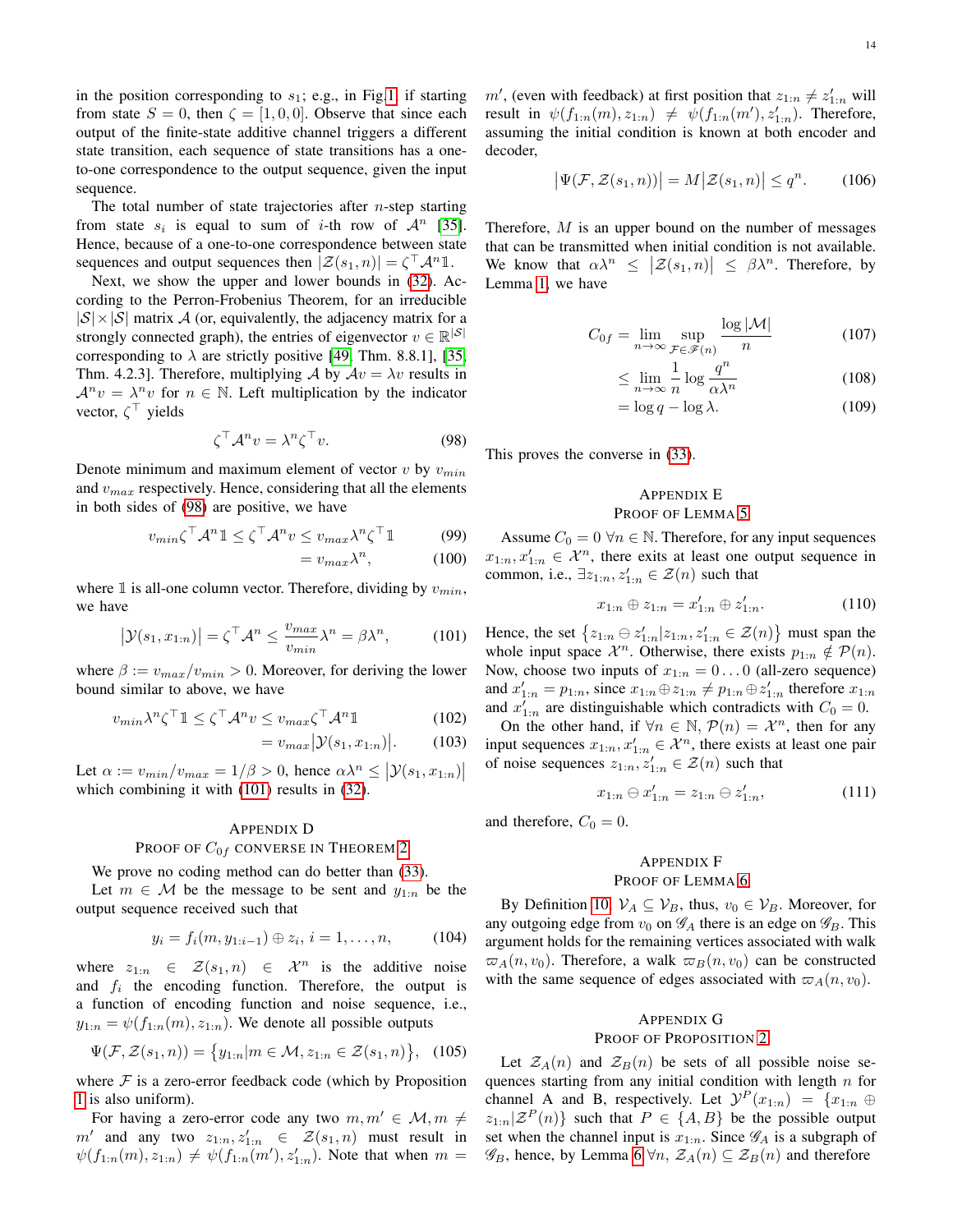Which yields the number of distinguishable messages which can be transmitted from channel  $A$  is no larger than channel B.

# <span id="page-14-0"></span>APPENDIX H PROOF OF PROPOSITION [3](#page-7-5)

By Theorem [1](#page-5-1) to have a  $C_0 > 0$  there has to be a  $d(1:n)$ that does not admit a walk with the same label sequence on the coupled graph of the finite-state machine shown in Fig. [2.](#page-5-11) Any state except  $S = (1, 1)$  has both outgoing edges with labels 0 and 1. Therefore, the only possible final state in a walk that does not admit any further edge with label 1 (it has only one outgoing edge with label 0) has to be state  $S = (1, 1)$ . The only state that has an edge to state  $S = (1, 1)$  is  $S = (0, 0)$ . However, there are two edges with the same label 0 from this state. In other words, any walk leading to state  $S = (0, 0)$ having label 0 for the next step, either can end up in state  $(0, 0)$ or  $(1, 1)$ . Therefore, it is impossible to construct a sequence that does not admit a walk on the graph in Fig. [2.](#page-5-11) Hence,  $C_0 = 0$  and therefore  $C_{0f} = 0$ .

# <span id="page-14-1"></span>APPENDIX I  $C_{0f}$  OF EXAMPLE [3](#page-7-3) USING SHANNON'S FORMULA

Let  $P_X$  be the channel input distribution, we have

$$
C_{0f} = \max_{P_X} \log \left( \max_{y_i \in \mathcal{X}} \sum_{z_i \in \mathcal{Z}} P_X(y_i \ominus z_i) \right)^{-1}.
$$
 (113)

This *minmax* optimization is equivalent to the following *linear programming* problem

$$
\min_{P_X, w} w
$$
\nsubject to\n
$$
\sum_{z_i \in \mathcal{Z}} P_X(y_i \ominus z_i) \leq w, \forall y_i \in \mathcal{X}.
$$
\n(114)

Let  $p := (P_X(x_i))_{x_i \in \mathcal{X}}$  be the input distribution vector. We define the Lagrangian associated with [\(114\)](#page-14-4) by

$$
L(p, w, \xi, \mu, \Gamma) = w - \xi (\mathbb{1}^T p - 1) - \mu^T p
$$
  
+ 
$$
\sum_{y_i \in \mathcal{X}} \gamma(y_i) \bigg( \sum_{z_i \in \mathcal{Z}} P_X(y_i \ominus z_i) - w \bigg),
$$
  
(115)

where  $\xi \in \mathbb{R}$ ,  $\mu \in \mathbb{R}^{|\mathcal{X}|}$ , and  $\Gamma := (\gamma(y_i))_{y_i \in \mathcal{X}} \in \mathbb{R}^{|\mathcal{X}|}$  are Lagrange multipliers and 1 is a vector of all ones. The *Karush-Kuhn-Tucker* (KKT) conditions for [\(115\)](#page-14-5) are as follows

$$
\frac{\partial L}{\partial \xi} = \mathbb{1}^T p - 1 = 0,\tag{116}
$$

$$
\frac{\partial L}{\partial w} = 1 - \mathbb{1}^T \Gamma = 0,\tag{117}
$$

$$
\frac{\partial L}{\partial p} = -\xi \mathbb{1} - \mu + \Lambda \Gamma = 0,\tag{118}
$$

$$
\mu^T p = 0,\tag{119}
$$

$$
\left(\sum_{z_i \in \mathcal{Z}} P_X(y_i \ominus z_i) - w\right) \gamma(y_i) = 0, y_i \in \mathcal{X}, \qquad (120)
$$

$$
\sum_{z_i \in \mathcal{Z}} P_X(y_i \ominus z_i) \le w, y_i \in \mathcal{X}
$$
 (121)

$$
\mu \succeq 0, \Gamma \succeq 0, p \succeq 0. \tag{122}
$$

Here,  $\succeq 0$  means all elements are non-negative and  $\Lambda$  is the adjacency matrix of the channel, where the element  $\Lambda_{jk} = 1$  if k−th input can get mapped to j−th output, otherwise  $\Lambda_{jk} = 0$ . It is reasonably easy to see that the uniform distribution for input set (i.e.,  $P_X(x_i) = |\mathcal{X}|^{-1}, i = 1, ..., |\mathcal{X}|$ ) is a solution to KKT conditions, yielding the unique minimum value for the cost function [\[50,](#page-20-45) Ch. 5]. We obtain  $\Gamma = |\mathcal{X}|^{-1} \mathbb{1}, \mu = 0$ , and  $w = \xi = |\mathcal{X}|^{-1} |\mathcal{Z}|$ . Hence,  $C_{0f} = -\log w$  gives [\(48\)](#page-7-8).

# <span id="page-14-2"></span>APPENDIX J

# PROOF OF THEOREM [3](#page-10-3) (STATE ESTIMATION IN PRESENCE OF CHANNEL FEEDBACK)

We give the proof of the Theorem [3](#page-10-3) in the sequel. For the sake of simplicity, we assume  $U_t = 0$ ,  $\forall t \geq 1$ . However, the arguments are also valid when the control input is present, i.e.,  $U_t \neq 0$ ,  $\forall t \geq 1$ . This is because the control input is available at each time at the estimator (see Fig. [8\)](#page-9-2), which can just simply cancel its impact.

*1) Converse:*

Lemma 9. *Suppose that states of the system in* [\(68\)](#page-9-3) *are coded and estimated with an arbitrary encoder-decoder pair via a channel with feedback such that*

<span id="page-14-6"></span><span id="page-14-3"></span>
$$
C_{0f} < h_{lin}.\tag{123}
$$

<span id="page-14-4"></span>*Then, an admissible sequence*  $\{X_t \in \mathbb{R}^m\}_{t\geq 1}$  *exists for which the estimation error is unbounded, i.e.,*

$$
\limsup_{t \to \infty} \|X_t - \hat{X}_t\| = \infty, \tag{124}
$$

*for any realization of the channel.*

*Proof.* The plan of the proof is as follows.

- For proof by contradiction, we assume that [\(124\)](#page-14-6) fails to be true, i.e.,  $\exists \phi$  such that  $\limsup_{t \to \infty} ||X_t - \hat{X}_t|| < \phi;$
- Under this condition, we construct a uniform zero-error feedback code that achieves  $R \approx h_{lin}$ ;
- <span id="page-14-5"></span>• By the definition of the zero-error feedback capacity, this contradicts [\(123\)](#page-14-3). Hence, this contradiction proves that [\(124\)](#page-14-6) must be correct.

Suppose  $Q_t = \mu(t, X_{1:t}, Y_{1:t-1}) \in \mathcal{X}, t \in \mathbb{N}$  be the channel's input where  $\mu$  is an encoder operator. Each symbol  $Q_t$  is then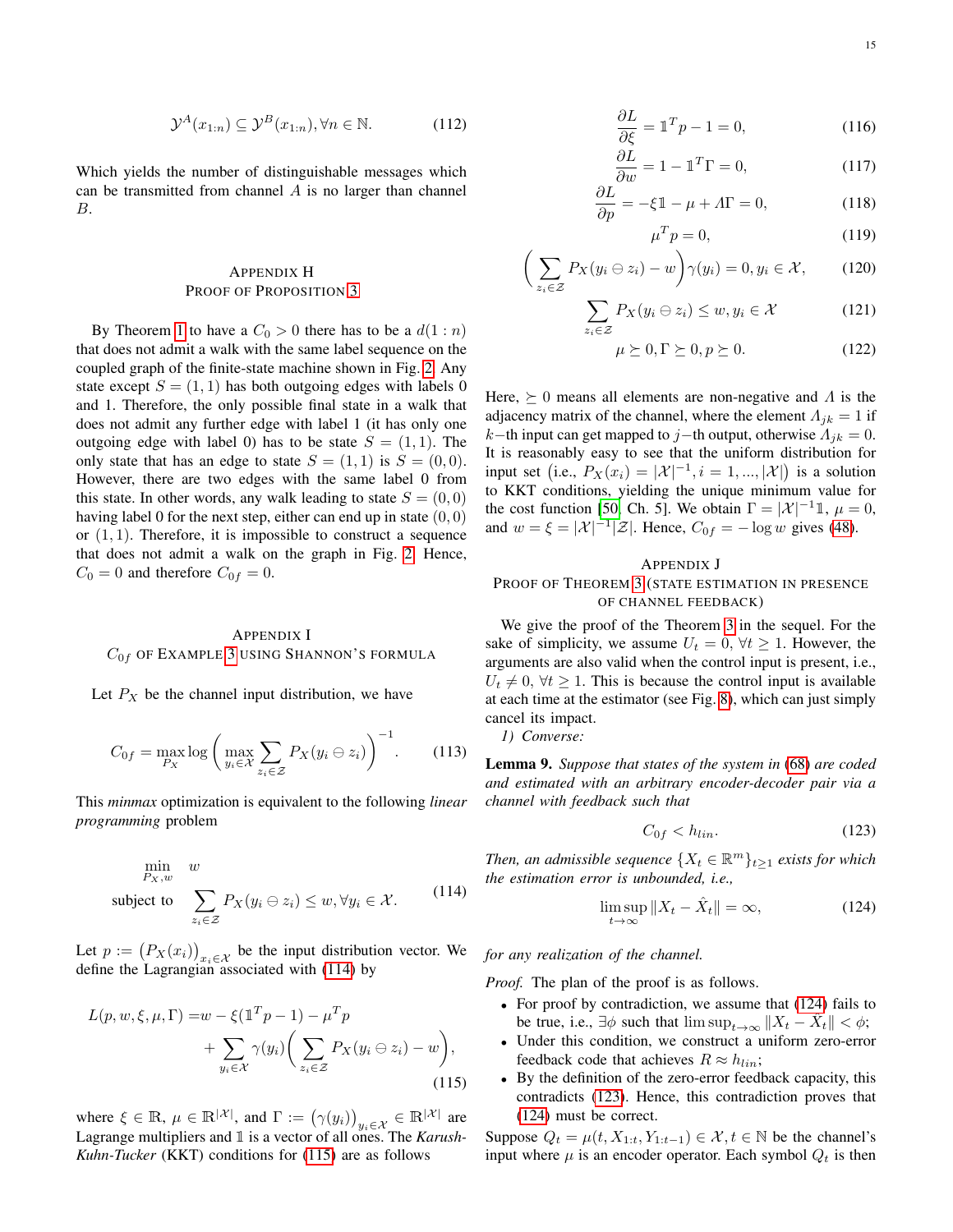transmitted over the channel. The received symbol  $Y_t \in \mathcal{Y}$  is decoded and a causal prediction  $\hat{X}_{t+1}$  of  $X_{t+1}$  is produced by means of another operator  $\eta$  as  $\hat{X}_{t+1} = \eta(t, Y_{1:t}) \in$  $\mathbb{R}^{n_x}$ ,  $\hat{X}_1 = 0$ .

Assume a coder-estimator achieves uniform bounded estimation error. By change of coordinates, it can be assumed that A matrix is in *real Jordan canonical form* which consists of  $\varrho$  square blocks on its diagonal, with the j-th block  $A(j) \in$  $\mathbb{R}^{n_j \times n_j}, j = 1, \ldots, \varrho$ . Let  $X_t(j), \hat{X}_t(j) = \eta(t, Y_{1:t-1}(j)) \in$  $\mathbb{R}^{n_j}$  and so on, be the corresponding j-th component.

Let  $\kappa \in \{1, \ldots, n_x\}$  denote the number of eigenvalues with magnitude larger than 1 including repeated values. From now on, we will only consider the unstable subsystem, as the stable part plays no role in the analysis. We use the same line of reasoning in [\[22\]](#page-20-17) to construct a subset of the LTI plant's initial state that lead to non-overlapping outputs. Considering that the initial point belongs to a *l*-ball  $\mathbf{B}_l \subseteq \mathbb{R}^n$ , by picking  $\epsilon \in$  $(0, 1 - \max_{i: \lambda_i > 1} |\lambda_i|^{-1})$ , arbitrary  $\nu \in \mathbb{N}$ , and dividing the interval  $[-l, l]$  on the *i*-th axis into

$$
k_i := \lfloor |(1 - \epsilon)\lambda_i|^{\nu - 1} \rfloor, i \in \{1, \ldots, \kappa\}
$$
 (125)

equal subintervals of length  $2l/k_i$ . Let  $p_i(s)$ ,  $s = \{1, \ldots, k_i\}$ denote the midpoints of the subintervals and inside each subinterval construct an interval  $I_i(s)$  centered at  $p_i(s)$  with a shorter length of  $l/k_i$ . A hypercuboid family is defined as below

$$
\mathscr{I} = \left\{ \left( \prod_{i=1}^{\kappa} \mathbf{I}_i(s_i) \right) : s_i \in \{1, \ldots, k_i\}, i \in \{1, \ldots, \kappa\} \right\},\tag{126}
$$

in which any two hypercuboids are separated by a distance of  $l/k_i$  along the *i*-th axis for each  $i \in \{1, \ldots, \kappa\}$ . Now, consider an initial point with range

$$
\llbracket X_1 \rrbracket = \cup_{\mathbf{L}\in\mathscr{I}} \mathbf{L} \subset \mathbf{B}_l \subset \mathbb{R}^\kappa. \tag{127}
$$

Let diam(·) denote the set diameter under the  $l_{\infty}$  norm and given the received sequence  $y_{1:t-1}$ , we have

$$
\text{diam}\left[X_t(j) - \hat{X}_t(j)\right] \tag{128}
$$

 $\sum_{i=1}$ 

$$
\geq \text{diam}[\![X_t(j) - \hat{X}_t(j)|y_{1:t-1}]\!]
$$
\n
$$
= \text{diam}[\![X_t(j) - \hat{X}_t(j)|y_{1:t-1}]\!]
$$
\n(129)\n(130)

$$
= \text{diam}[\![X_t(j) - \eta(t, y_{1:t-1}(j)) | y_{1:t-1}]\!] \quad (130
$$

$$
= \text{diam}[\![A(j)]^{t-1} X_1(j)
$$

$$
+ \sum_{i=1}^{t-1} [A(j)]^{t-1-i} V_i(j) | y_{1:t-1}]\!] \quad (140
$$

$$
(131)
$$

$$
\geq \text{diam}[[A(j)]^{t-1} X_1(j)|y_{1:t-1}]\n\tag{132}
$$

$$
\geq \sup_{u,v \in [X_1(j)|y_{1:t-1}]} \frac{\left\| [A(j)]^{t-1} (u-v) \right\|_2}{\sqrt{n_x}} \quad (133)
$$

$$
\geq \sup_{u,v \in [X_1(j)|y_{1:t-1}]} \frac{\sigma_{min}([A(j)]^{t-1}) \left\| u-v \right\|_2}{\sqrt{n_x}} r
$$

$$
(134)
$$

$$
=\sigma_{min}([A(j)]^{t-1})\frac{\text{diam}[X_1(j)|y_{1:t-1}]}{\sqrt{n_x}},\quad(135)
$$

where  $\sigma_{min}(\cdot)$  denotes smallest singular value. [\(129\)](#page-15-0) holds since conditioning reduces the range [\[22\]](#page-20-17). Note that [\(131\)](#page-15-1) follows from the fact that translating does not change the range. It is reasonably easy to see that sum of two unrelated uncertain variables have larger range than their individual range which results [\(132\)](#page-15-2). Using Yamamoto identity [\[51,](#page-20-46) Thm. 3.3.21],  $\exists t_{\epsilon} \in \mathbb{N}$  such that  $\forall t \geq t_{\epsilon}$  the following holds

<span id="page-15-5"></span>
$$
\sigma_{min}([A(j)]^t) \ge \left(1 - \frac{\epsilon}{2}\right)^t \left|\lambda_{min}(A(j))\right|^t, \ j = 1, \dots, p. \tag{136}
$$

By bounded state estimation error hypothesis  $\exists \phi > 0$ , such that

$$
\phi \ge \sup \left[ \left\| X_t - \hat{X}_t \right\| \right] \tag{137}
$$

$$
\geq \sup \left[ \left\| X_t(j) - \hat{X}_t(j) \right\| \right] \tag{138}
$$

$$
\geq 0.5 \operatorname{diam} \sup [X_t(j) - \hat{X}_t(j)] \tag{139}
$$

$$
\stackrel{(135)}{\geq} \left( (1 - \frac{\epsilon}{2}) |\lambda_{min}(A(j))| \right)^{t-1} \frac{\text{diam}[X_1(j)|y_{1:t-1}]}{2\sqrt{n_x}}.
$$
\n(140)

<span id="page-15-4"></span>Now, we show that for large enough  $\nu$  and the hypercuboids in  $\mathscr{I}$  [\(126\)](#page-15-4) are not adjacent. By contradiction, suppose that  $\exists L, L'(L \neq L') \in \mathscr{I}$  lead to a same output  $y_{1:\nu-1}$ . Thus there exists a conditional range  $\llbracket X_1|y_{1:\nu-1}\rrbracket$  containing both a point  $u_j \in \mathbf{L}$  and a point  $v_j$  in  $\mathbf{L}' \in \mathcal{I} \backslash \mathbf{L}$ . Henceforth,  $\forall \nu \geq t_{\epsilon}$ ,

<span id="page-15-6"></span>
$$
||u_j - v_j|| \le \text{diam}[X_1(j)|y_{1:\nu-1}]\n\n\le \frac{2\sqrt{n_x}\phi}{\left(\frac{1-\epsilon}{2}\right)|\lambda_{min}(A_j)|} \quad j = \{1, \dots, p\}.
$$
\n(141)

<span id="page-15-0"></span>Notice that by construction any two hypercuboid in  $\mathscr I$  are separated by a distance of  $l/k_i$ , which implies

$$
||u_j - v_j|| \ge \frac{l}{k_i} \tag{143}
$$

$$
=\frac{l}{\lfloor(1-\epsilon)|\lambda_i|\rfloor^{\nu-1}}\tag{144}
$$

$$
\geq \frac{l}{\left| (1 - \epsilon)\lambda_{min}(A_j) \right|^{\nu - 1}} \tag{145}
$$

<span id="page-15-2"></span><span id="page-15-1"></span>The right hand side of this equation would exceed the right hand side of [\(136\)](#page-15-5), when  $\nu$  is large enough that

$$
\left(\frac{1-\epsilon/2}{1-\epsilon}\right)^{\nu-1} > 2\frac{\sqrt{n_x}\phi}{l},\tag{146}
$$

<span id="page-15-3"></span>yielding a contradiction. Therefore, for sufficiently large  $\nu$ , no two sets of  $I$  are adjacent. The resultant hypercuboid family has the following property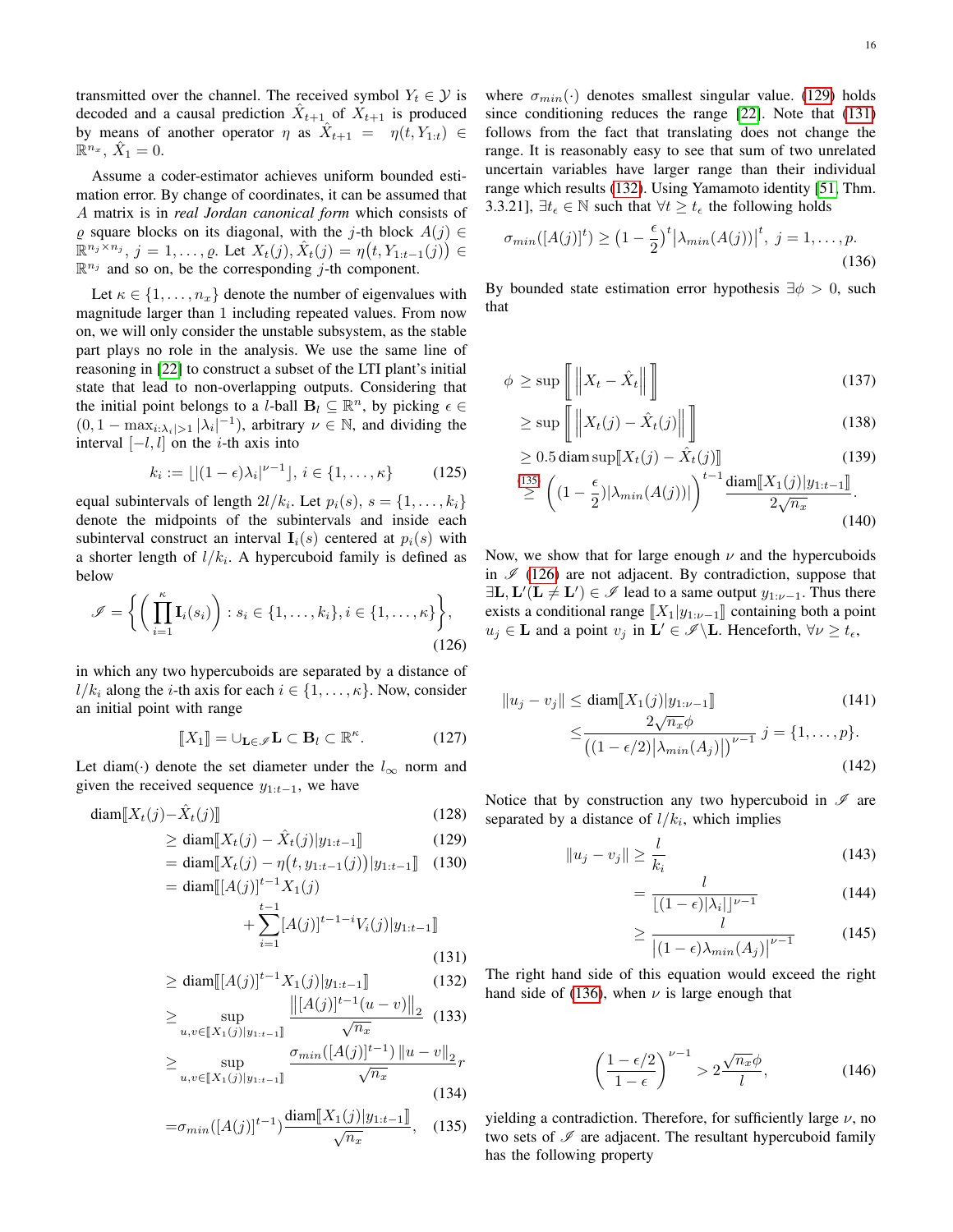$(156)$ 

with a rate  $R$  that satisfies

$$
R = \frac{1}{\nu - 1} \log |\mathcal{I}|
$$

$$
> \kappa \log(1 - \epsilon) - \frac{\kappa}{\nu - 1} + \sum_{i=1}^{\kappa} \log |\lambda_i|.
$$
 (157)

<span id="page-16-0"></span>By letting  $\nu \to \infty$  and the fact that  $\epsilon$  can be made arbitrarily small, the rate can be made close to  $h_{lin}$ . In other words, even for  $V_t = 0$ ,  $\forall t \geq 1$ , to keep the plant states uniformly bounded  $R \geq h_{lin}$ .

By invoking the definition of the zero-error feedback capac-ity (Definition [5\)](#page-3-8), we get  $C_{0f} \ge R \ge h_{lin}$ , which contradicts the assumption of the lemma. This demonstrates that in fact [\(123\)](#page-14-3) holds and completes the proof.  $\Box$ 

# *2) Achievability:* Pick numbers  $\varsigma$ , R, and  $\gamma$  such that

$$
C_{0f} > R > \varsigma > h_{lin} \quad \text{and} \quad \gamma > \|A\| \,. \tag{158}
$$

By employing Lemma [7,](#page-10-2) we pick a large enough  $r$ , an r-contracted quantizer  $\mathscr{Q}_r$  in  $\mathbb{R}^{n_x}$  with the contraction rate  $\rho_{\mathscr{Q}}$  and  $2^{rh_{lin}} < M \lesssim 2^{r\varsigma}$  levels <sup>[16](#page-16-3)</sup>, where  $\rho_{\mathscr{Q}} \in (0,1)$  and does not depend on r. Moreover, by Lemma [2](#page-3-9) a uniform zeroerror feedback code with rate R exists.

The operation of the encoder and decoder is organized into epochs  $[\tau_i := ir + 1, \tau_{i+1}), i = 1, 2, \ldots$  In each epoch, a block code of length  $r$  can be used to transmit the quantizer outputs  $\bar{q} = \mathcal{Q}_r(x)$  without errors.<sup>[17](#page-16-4)</sup>

The decoder computes a state estimate  $\hat{x}_t$  as well as an upper bound  $\delta_t$  of the estimation error at time t. These operations are duplicated at the encoder as well.

The encoder employs the quantizer  $\mathcal{Q}_r$  and computes the quantized value  $\bar{q}_{\tau_i}$  of the current *scaled estimation error*,  $\varepsilon_{\tau_i}$ at time  $\tau_i$  produced by the encoder–decoder pair:

<span id="page-16-6"></span>
$$
\bar{q}_{\tau_i} = \mathcal{Q}_r(\varepsilon_{\tau_i}), \quad \varepsilon_{\tau_i} := \frac{x_{\tau_i} - \hat{x}_{\tau_i}}{\delta_{\tau_i}}.
$$
 (159)

And encodes it by means of the feedback encoding function with block length  $r$  and sends it across the channel during the next epoch  $[\tau_i, \tau_{i+1})$ .

At the decoder, the error-less decoding rule is applied to the data received within the previous epoch  $[\tau_{i-1}, \tau_i]$  and therefore computes the quantized and scaled estimation error  $\bar{q}_{\tau_{i-1}}$ . Next, the the estimate and the exactness bound is updated:

$$
\hat{x}_{\tau_i} = A^r \left( \hat{x}_{\tau_{i-1}} + \delta_{\tau_{i-1}} \bar{q}_{\tau_{i-1}} \right), \tag{160}
$$

<span id="page-16-5"></span>
$$
\delta_{\tau_i} = \delta_{\tau_{i-1}} \rho_{\mathcal{Q}} + \delta_*,\tag{161}
$$

<span id="page-16-2"></span>where  $\delta_* > 0$  is a constant scalar and  $\rho_{\mathcal{Q}}$  is the contraction rate of the quantizer  $\mathcal{Q}_r$ .

The encoder and decoder are given common and arbitrarily chosen values  $\hat{x}_1 = 0$ ,  $\delta_{\tau_1} > D_x$ , and  $\delta_* > D\gamma^r$ .

Lemma 10. *The coding method introduced above keeps the estimation error uniformly bounded.*

<span id="page-16-4"></span><span id="page-16-3"></span><sup>16</sup>Note that by Lemma [7](#page-10-2) for large enough  $r$ , this is guaranteed.

<sup>17</sup>The encoder maps  $\bar{q}$  to the channel input alphabets of length r with a  $(2^{rR}, r)$  uniform zero-error feedback code.

$$
|\mathcal{I}| = \prod_{i=1}^{\kappa} k_i
$$
 (147)

$$
= \prod_{i=1}^{\kappa} \lfloor |(1-\epsilon)\lambda_i|^{\nu-1} \rfloor \tag{148}
$$

$$
>\prod_{i=1}^{\kappa} 0.5|(1-\epsilon)\lambda_i|^{\nu-1} \tag{149}
$$

$$
=2^{-\kappa}(1-\epsilon)^{\kappa(\nu-1)}\left|\prod_{i=1}^{\kappa}\lambda_i\right|^{\nu-1},\qquad(150)
$$

where [\(149\)](#page-16-0) holds since  $|x| > x/2, \forall x > 1$ . Here,  $x = (1 - \epsilon)\lambda_i > 1$  holds by choosing

$$
\epsilon < 1 - \frac{1}{\min_i \lambda_i}.\tag{151}
$$

<span id="page-16-1"></span>**Remark 8.** For any two initial conditions  $x \in L$ ,  $x' \in$  $\mathbf{L}', \mathbf{L} \neq \mathbf{L}', \mathbf{L}, \mathbf{L}' \in \mathscr{I}$ , we have

$$
[[Y_{1:\nu-1}|x]] \cap [[Y_{1:\nu-1}|x'] = \emptyset,
$$
\n(152)

*otherwise,* x *and* x <sup>0</sup> *belong to a single partition which contradicts with*  $L \neq L'$ .

Now we show that this leads to a contradiction with respect to the zero-error feedback capacity of the communication channel.

We consider a trajectory for the plant in [\(68\)](#page-9-3) such that  $V_t =$  $0, \forall t \geq 1$ . Therefore,

$$
X_t = A^{t-1} X_1, \quad t \in \mathbb{N} \,. \tag{153}
$$

We construct a zero-error feedback code for the channel with a message set size of  $|\mathscr{I}|$  using the same encoder-decoder for the state estimation problem. Therefore every message  $m \in$  $1, \ldots, |\mathscr{I}|$  is assigned to the center point of the hypercube  $x_m^c \in L \in \mathcal{I}$  using the following function. Note that the encoder has a unit delay feedback from the channel's output.

$$
q_t := \mu(t, x_{1:t}, y_{1:t-1}), \quad t = 1, \dots, \nu. \tag{154}
$$

Here,  $x_{1:t} = (A^{i-1}x_m^c)_{i=1}^t$  and the goal is to transmit  $x_m^c \in \mathbf{L}$ across the channel. At the decoder, each received symbol sequence is mapped to the corresponding message  $m$ . By virtue of Remark [8,](#page-16-1) we must have unambiguous (zero-error) decoding for sufficiently large  $\nu$ . The encoder can also be represented by

$$
q_t = \mu\bigg(t, \left(A^{i-1}x_m^c\right)_{i=1}^t, y_{1:t-1}\bigg) = f_t(m, y_{1:t-1}), \quad (155)
$$

which transmits the message  $m \in \{1, 2, \ldots, |\mathscr{I}|\}$  across the channel. The zero-error feedback code constructed above is uniform as well. Because by repeating the above argument for any starting time  $t_0 + 1 > 1$  (instead of assuming [\(127\)](#page-15-6)), the bounded estimation error leads to constructing a zero-error feedback code of [\(155\)](#page-16-2) with only difference that  $x_m^c \in [X_{t_0+1}]$ . In other words, bounded estimation error<br>guarantees existence of a uniform zero error feedback code guarantees existence of a uniform zero-error feedback code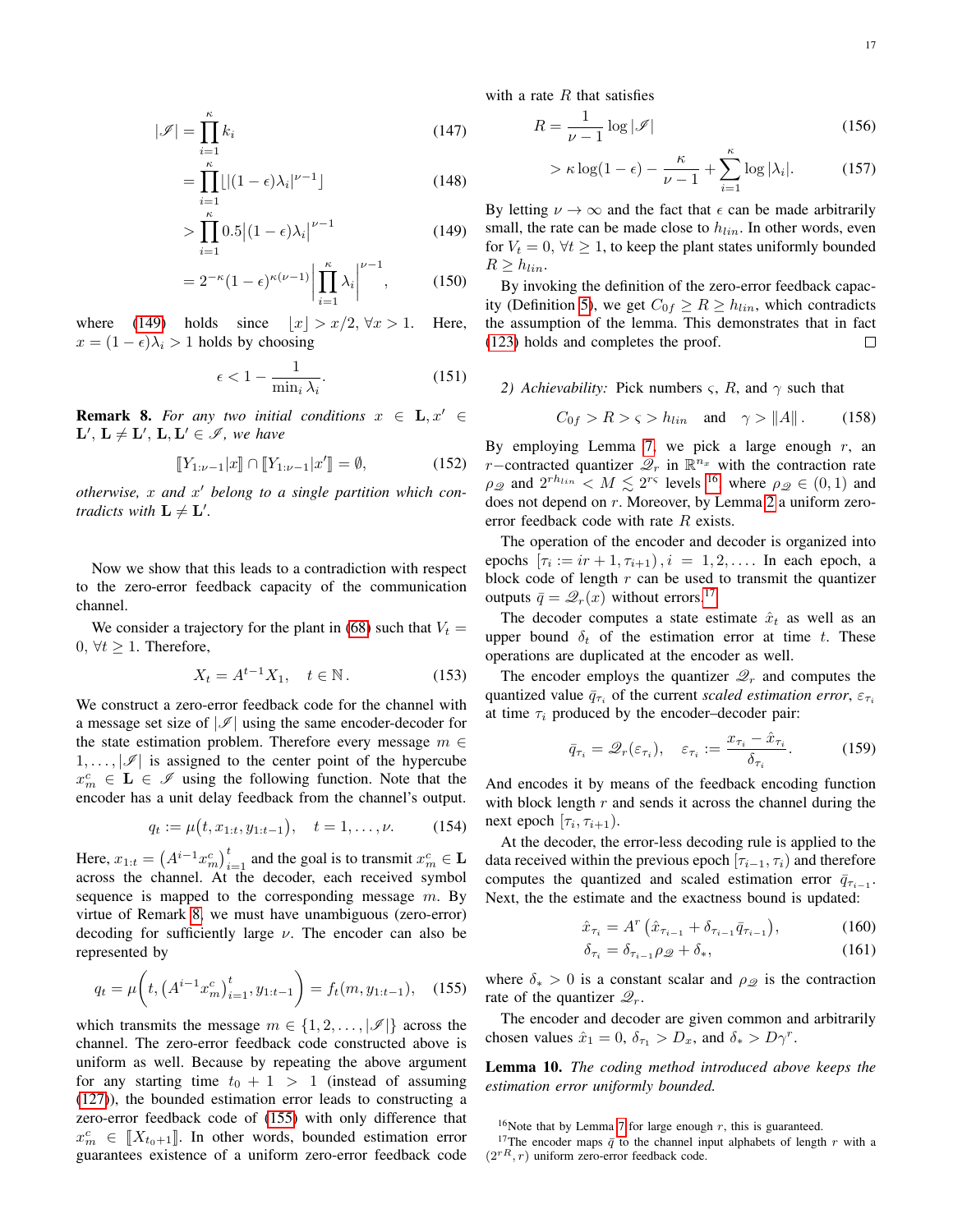

<span id="page-17-3"></span>Fig. 10. Equivalent estimation system for the stabilization problem. The dashed red box is the encoder of the new structure of the channel.

*Proof.* Let  $\delta_i := \delta_{\tau_i}$ , using [\(161\)](#page-16-5) and  $\rho_{\mathcal{Q}} \in (0, 1)$  we have

$$
\delta_i = \rho^i_{\mathscr{Q}} \delta_1 + \delta_* \frac{1 - \rho^i_{\mathscr{Q}}}{1 - \rho_{\mathscr{Q}}} < \delta_1 + \frac{\delta_*}{1 - \rho_{\mathscr{Q}}}, \quad \forall i \in \mathbb{N}. \quad (162)
$$

Let  $\omega_i := \|\hat{x}_{\tau_i} - x_{\tau_i}\|$ , and

$$
D_r := D \left\| \sum_{\theta=1}^{r-1} A^{\theta} \right\|.
$$
 (163)

We show  $\{\omega_i\}_{i\geq 1}$  is uniformly bounded.

$$
\omega_{i} = \left| \left| A^{r} (\hat{x}_{\tau_{i-1}} + \delta_{\tau_{i-1}} \bar{q}_{\tau_{i-1}}) - A^{r} x_{\tau_{i-1}} - \sum_{\theta = \tau_{i-1}}^{\tau_{i}-1} A^{\tau_{i}-1-\theta} v_{\theta} \right| \right|
$$
\n(164)

$$
\leq \left\| A^r \delta_{\tau_{i-1}} \left( \bar{q}_{\tau_{i-1}} - \frac{x_{\tau_{i-1}} - \hat{x}_{\tau_{i-1}}}{\delta_{\tau_{i-1}}} \right) \right\| + \left\| \sum_{\theta=1}^{r-1} A^{r-1-\theta} v_{\theta} \right\|_{(165)}
$$

$$
\leq \delta_{\tau_{i-1}} \|A^r(\varepsilon_{\tau_{i-1}} - \bar{q}_{\tau_{i-1}})\| + D_r \tag{166}
$$

$$
\stackrel{\text{Def.12}}{\leq} \delta_{i-1}\rho_{\mathscr{Q}} + D_r \tag{167}
$$

Now, we show that the assumption in Definition [12,](#page-10-4) i.e.,  $\varepsilon_{\tau_i} \in$  $B_1, \forall i \in \mathbb{N}$ , is valid. In other words,  $|\varepsilon_{\tau_i}| < \delta_i$ . We show this by induction. Given  $\hat{x}_1 = 0$ , we have  $\omega_1 = ||x_1||$  <  $D_x < \delta_1$ , hence  $||\varepsilon_{\tau_1}|| < 1$ . Therefore, [\(159\)](#page-16-6) can be used and, by Definition [12,](#page-10-4)  $||A^r(\varepsilon_{\tau_1} - \bar{q}_{\tau_1})|| < \rho_{\mathcal{Q}}$ . Now, assuming  $\left\| \varepsilon_{\tau_{i-1}} \right\| < 1$ , we have  $\left\| A^r(\varepsilon_{\tau_{i-1}} - \bar{q}_{\tau_{i-1}}) \right\| < \rho_{\mathscr{Q}}$ . Therefore, from  $(161)$  and  $(167)$  we have

$$
\|\varepsilon_{\tau_i}\| = \frac{\omega_i}{\delta_i} \le \frac{\delta_{i-1}\rho_{\mathscr{Q}} + D_r}{\delta_{i-1}\rho_{\mathscr{Q}} + \delta_*} < \frac{\delta_{i-1}\rho_{\mathscr{Q}} + D\gamma^r}{\delta_{i-1}\rho_{\mathscr{Q}} + D\gamma^r} = 1. \tag{168}
$$

In other words, by choosing  $\delta_*$  large enough and according to the update rules,  $\delta_i$  is an upper bound for the estimation error. From [\(162\)](#page-17-2) and [\(167\)](#page-17-1), we have

<span id="page-17-0"></span>
$$
\omega_i < \rho_{\mathscr{Q}} \left( \delta_1 + \frac{\delta_*}{1 - \rho_{\mathscr{Q}}} \right) + D_r. \tag{169}
$$

<span id="page-17-2"></span> $\Box$ Therefore, the estimation error is uniformly bounded.

# APPENDIX K PROOF OF THEOREM [4](#page-10-0) (STABILIZATION CONDITION)

<span id="page-17-4"></span>The proof of the converse and achievability are given separately in the following.

*1) Converse:* We adopt the approach in [\[19\]](#page-20-16), where the stabilization problem is converted to an estimation problem. Assume that there exists an encoder, decoder, and controller such that the system [\(68\)](#page-9-3) is uniformly bounded. For a given control sequence  $U_{1:t}$ , we have

$$
X_t = A^{t-1} X_1 - \alpha_t (U_{1:t-1}) + \beta_t (V_{1:t-1}), \tag{170}
$$

where

$$
\alpha_t(U_{1:t-1}) := -\sum_{i=1}^{t-1} A^{t-1-i} B U_i, \tag{171}
$$

$$
\beta_t(V_{1:t-1}) := \sum_{i=1}^{t-1} A^{t-1-i} V_i.
$$
\n(172)

<span id="page-17-1"></span>Bounded stabilizability implies that

$$
\sup_{t\geq 1} \|X_t\| = \sup_{t\geq 1} \|A^{t-1}X_1 - \alpha_t(U_{1:t-1}) + \beta_t(V_{1:t})\| \tag{173}
$$

$$
\langle \phi \rangle \langle \infty. \tag{174}
$$

 $\alpha_t$  can be seen as a reconstruction of  $X_t^{un} := A^{t-1}X_1^{un} +$  $\beta_t(V_{1:t-1})$  with distortion  $\phi$ . This is equivalent to the problem of estimating  $X_t^{un}$  using  $\alpha_t(U_{1:t-1})$ . By Theorem [3](#page-10-3) a necessary condition to achieve this distortion is that the capacity of the channel is larger than the LTI system's topological entropy.

In this case, there is feedback from the output such that the encoder/controller can use it to construct a code. Figure [10](#page-17-3) shows an equivalent structure for the control problem (see Fig. [9\)](#page-10-1) based on the above discussion. The dashed red box can be considered as the new encoder. The capacity of the resultant channel is upper bounded by the zero-error capacity of the original channel with noiseless feedback as using this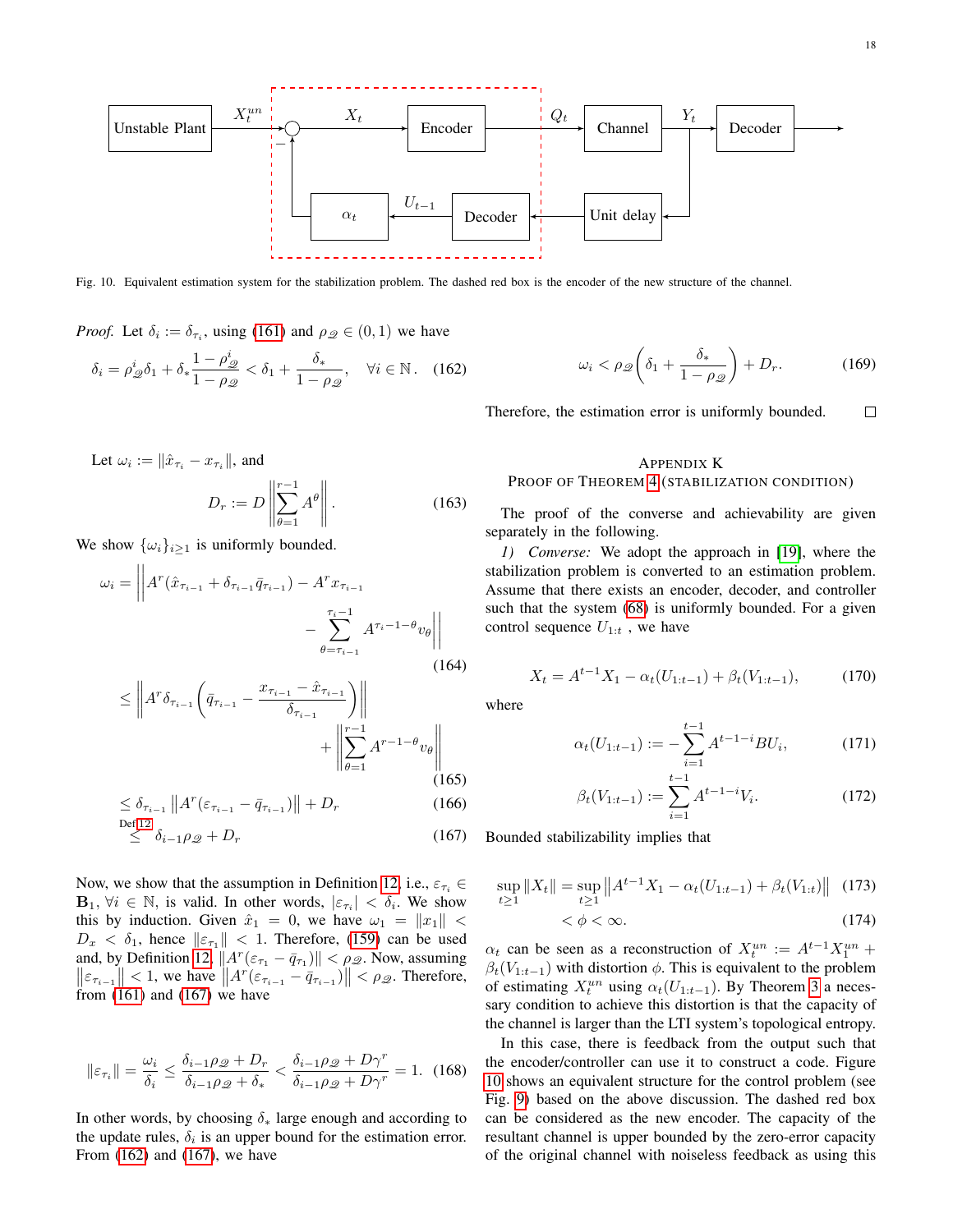potentially non-optimal encoder can only achieve the rate below feedback capacity. Therefore using Theorem [3](#page-10-3) we have

$$
C_{0f} > h_{lin}.\tag{175}
$$

*2) Achievability:* We first give the following lemma.

<span id="page-18-1"></span>**Lemma 11.** For the LTI system in [\(68\)](#page-9-3) and any  $N = 1, 2, \ldots$ *there exists a set of* N *controls*

$$
\mathcal{U} = \{u(j)|u(j) \in \mathbb{R}^{n_u}, j = 1, ..., N\},\qquad(176)
$$

*such that by considering*  $U_t = \bar{u} + u(v)$ *, where*  $\bar{u}$  *is known but* ν *is not known, the unknown* ν *can be determined without error for given*  $X_{t+1}$ ,  $X_t$ ,  $\bar{u}$ , and having  $||Bu(\nu) - Bu(\nu')|| > 2D, \forall \nu \neq \nu' \in \{1, ..., N\}.$ 

*Proof.* Consider a state estimate at the encoder is given by

<span id="page-18-0"></span>
$$
\tilde{X}_{t+1} := AX_t + B\bar{u}.\tag{177}
$$

Therefore, by considering first  $U_t = \bar{u}$  (for now  $u(\nu) = 0$ ) and applying it in [\(68\)](#page-9-3), we obtain

$$
\left\| X_{t+1} - \tilde{X}_{t+1} \right\| = \left\| AX_t + B\bar{u} + V_t - AX_t - B\bar{u} \right\| \tag{178} < D,
$$

where  $||V_t|| < D$  by assumption A2. Next, assume  $U_t = \bar{u} +$  $u(\nu)$  where  $u(\nu)$  is not known at the encoder and updates  $\tilde{X}_{t+1}$  according to [\(177\)](#page-18-0). Hence, by the same argument above (with  $u(\nu) \neq 0$ )

$$
\|X_{t+1} - \tilde{X}_{t+1} - Bu(\nu)\| < D. \tag{180}
$$

Thus  $\left\| X_{t+1} - \tilde{X}_{t+1} \right\|$  builds a ball of radius D with center  $\vartheta(\nu) := Bu(\nu)$ . Let pick the set  $\{u(\nu)\}$  so that points in  $\{\vartheta(\nu)\}\$  be 2D separated, i.e.,  $\|\vartheta(\nu) - \vartheta(\nu')\| > 2D$  if  $\nu \neq \nu'$ . Therefore, an error-less communication can be executed via the plant input to the plant output.  $\Box$ 

Pick numbers  $\varsigma$  and R such that

$$
C_{0f} > R > \varsigma > h_{lin}.\tag{181}
$$

By employing Lemma [7,](#page-10-2) we pick large enough  $r$ , an  $(r - n_x)$ –contracted quantizer  $\mathcal{Q}_{r-n_x}$  in  $R^{n_x}$  with the contraction rate  $\rho_{\mathscr{Q}}$  and  $2^{(r-n_x)h_{lin}} < M \lesssim 2^{(r-n_x)\varsigma}$  levels. Due to controllable  $(A, B)$ , there exists a a linear transformation  $\mathcal{T}: \mathbb{R}^{n_x} \to \mathbb{R}^{n_u \times n_x}$ , called *deadbeat stabilizer* that can take state from any initial point  $x_1 \in \mathbb{R}^{n_x}$  to  $x_{n_x} = 0$  in  $n_x$  time steps assuming  $V_t = 0$ ,  $\forall t \ge 1$  [\[7,](#page-20-15) Ch. 3].

The operation of the encoder and decoder is organized into epochs  $[\tau_i := ir + 1, \tau_{i+1}), i = 1, 2, \dots$  In each epoch, a block code of length  $r - n_x$  can be used to transmit the quantizer outputs  $q = \mathcal{Q}_{r-n_x}(x)$  in  $r - n_x$  transmissions without error. Then  $n_x$  time instants in the epoch are not used for transmissions. This will be made clear later.

This transmission needs a feedback communication of  $y \in$  $Y$  from the decoder to the encoder. To arrange for this, we employ Lemma [11](#page-18-1) and pick a feedback control alphabet of size  $|\mathcal{Y}|$ . Its elements are labeled by the channel output letters  $\{u(y)\}_{y\in\mathcal{Y}}$ .

The encoder and decoder compute control command  $u_t$ which is produced as the sum  $u_t = u_t^b + u_t^c$  of two parts. The basic control  $u_t^b$  aims to stabilize the plant, whereas the communication control  $u_t^c$  serves the feedback communication of  $y_t$  from the decoder to the encoder. The basic controls are generated at times  $\tau_i$  in the form of a control program for the entire operation cycle  $[\tau_i : \tau_{i+1})$ . The current communication control is generated at the current time  $t$  on the basis of the message  $y_t$  currently received over the channel:  $u_t^c = u(y)$ . This ensures unit delayed communication of  $y_t$  to the encoder, as is required by the block code at hand. The encoder employs this code to transmit the quantized value of the *scaled state* (see [\(184\)](#page-18-2)). This value is determined at the beginning of the operation cycle  $\tau_i$  and transmit if during the cycle  $[\tau_i : \tau_{i+1})$ . However since the length  $r - n_x$  of the block code is less than the cycle duration  $r$ , the transmission will be completed at time  $\tau_{i+1} - n_x - 1$ . Let  $\tau_i^* := \tau_{i+1} - n_x$ , during the remainder  $[\tau_i^* : \tau_{i+1})$ , the encoder sends nothing over the channel. Hence for  $t \in [\tau_i^* : \tau_{i+1})$ , there is no need to communicate  $y_t$  from the decoder to the encoder and thus no need to employ communication control. The decoder uses this time to cancel the influence of the previously generated sequence of communication controls  $u_{\tau_i}^c, \ldots, u_{\tau_{i+i}-n_x-1}^c$  on the plant. To this end, for  $t \in [\tau_i^* : \tau_{i+1})$  it puts

<span id="page-18-3"></span>
$$
u_{\tau_i^*:\tau_{i+1}-1}^c = \mathcal{T}(\Xi(u_{\tau_i:\tau_i^*-1})),\tag{182}
$$

where  $\Xi(u_{\tau_{i+1}:\tau_i^*-1}) \in \mathbb{R}^{n_x}$  is the accumulated influence of the previous communication controls and can be obtained by

$$
\Xi(u_{\tau_i:\tau_i^*-1}) := \sum_{\theta=\tau_i}^{\tau_i^*-1} A^{\tau_i^*-1-\theta} B u_\theta^c.
$$
 (183)

The encoder generates the control commands  $u_t^c$  so that they be replicas of  $u_t$ . To this end, it calculates the basic controls by itself with overtaking the decoder by one cycle. For  $t \in$  $[\tau_i : \tau_i^*],$  it gets aware of  $y_t$  and thus  $u_t^c$  at time  $t + 1$ . So at time  $\tau_i^*$ , the encoder is able to determine the "canceling tail" [\(182\)](#page-18-3).

The encoder takes the following actions:

• Computes the quantized value of the *scaled state*:

<span id="page-18-2"></span>
$$
\bar{q}_{\tau_i} = \mathcal{Q}_{r-n_x}(\varepsilon_{\tau_i}), \quad \varepsilon_{\tau_i} := \frac{x_{\tau_i}}{\delta_{\tau_i}}.\tag{184}
$$

And encodes the quantized scaled state by the feedback encoding function with block length  $r$  and sends it across the channel during the next epoch  $[\tau_i, \tau_{i+1})$ .

• Computes the basic control over the next epoch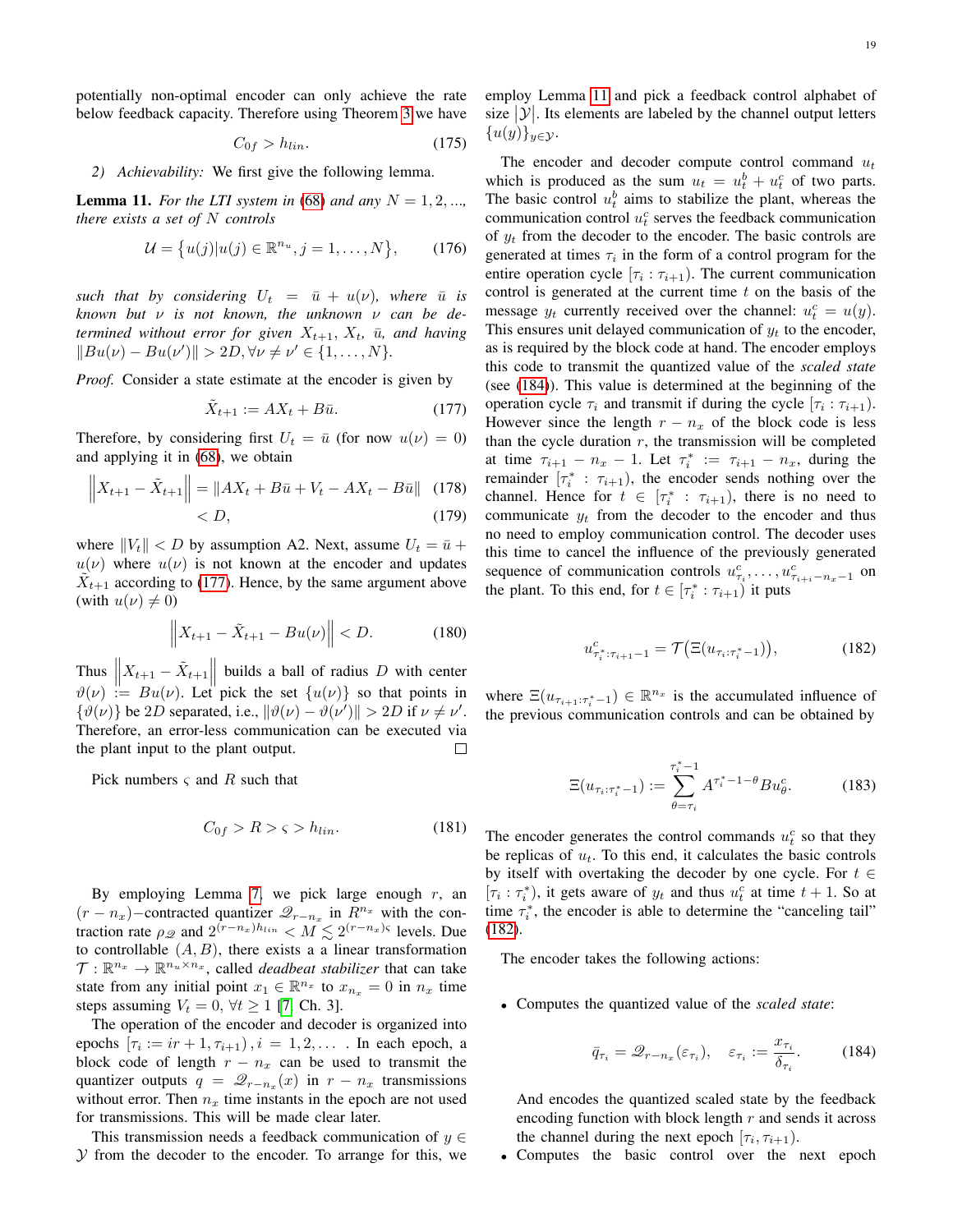

Fig. 11. Time-line structure for the channel input.

$$
[\tau_{i+1}, \tau_{i+2})
$$
 and updates the state upper bound:

$$
u_{\tau_{i+1}:\tau_{i+2}-1}^{b} = \mathcal{T}(\hat{x}_{\tau_{i+1}|\tau_{i}}), \tag{185}
$$

$$
\delta_{\tau_{i}} = \delta_{\tau_{i-1}\rho_{\mathcal{Q}} + \delta_{*}, \tag{186}
$$

where 
$$
\delta_1 > ||[X_1]||
$$
,  $\delta_* > D\gamma^r$  are arbitrarily chosen  
constants and  $\rho_{\mathcal{Q}}$  is the contraction rate of the quantizer  
 $\mathcal{Q}_{r-n_x}$ . Here,

$$
\hat{x}_{\tau_{i+1}|\tau_i} = \delta_{\tau_i} A^r \bar{q}_{\tau_i} + \sum_{\theta=\tau_i}^{\tau_{i+1}-1} A^{\tau_{i+1}-1-\theta} B u_{\theta}^b, \quad (187)
$$

which is the estimated value of states at  $\tau_{i+1}$  based on the current measurements. For the first epoch, we set  $u_{1:r}^b =$ 0.

The decoder takes the following actions:

- Decodes the received block code and hence obtains  $q_{\tau_{i-1}}$ at time  $\tau_i$ .
- Computes the basic control for the epoch  $[\tau_i, \tau_{i+1})$  and updates the state upper bound:

$$
u_{\tau_i:\tau_{i+1}-1}^b = \mathcal{T}(\hat{x}_{\tau_i|\tau_{i-1}}),\tag{188}
$$

$$
\delta_{\tau_{i-1}} = \delta_{\tau_{i-2}} \rho_{\mathcal{Q}} + \delta_*,\tag{189}
$$

where,  $\hat{x}_{\tau_i|\tau_{i-1}}$  is obtained similar to [\(187\)](#page-19-0) with one epoch delay due to the communication. Note that because of the error-less transmission,  $\bar{q}_{\tau_{i-1}}$  is available at the decoder (with one epoch delay) and so  $u^b_{\tau_i:\tau_{i+1}-1}, \delta_{\tau_{i-1}},$ as well as  $\hat{x}_{\tau_i|\tau_{i-1}}$  are reconstructed with the same values at the encoder.

• Calculates the communication control:

$$
u_t^c = \begin{cases} u_t(y), & \tau_i \le t < \tau_i^* \\ (t - \tau_i^* + 1) \text{-th column of (182)}, & \tau_i^* \le t < \tau_{i+1} \\ (190) & \end{cases}
$$

• Applies  $u_t = u_t^b + u_t^c$ .

Lemma 12. *The coding method introduced above keeps the states bounded.*

*Proof.* We first show that the state estimate in [\(187\)](#page-19-0) has a bounded error. We have

$$
x_{\tau_{i-1}} - \hat{x}_{\tau_{i-1}|\tau_{i-2}} = A^r (x_{\tau_{i-1}} - \delta_{\tau_i} \bar{q}_{\tau_i})
$$
(191)  
+ 
$$
\sum_{\theta=\tau_{i-2}}^{\tau_{i-1}-1} A^{\tau_{i-1}-1-\theta} (Bu_{\theta} - Bu_{\theta}^b + v_{\theta}).
$$
(192)

Note that  $u_{\theta} - u_{\theta}^{b} = u_{\theta}^{c}$  and because the communication control impact is canceled in the last  $n_x$  steps of the epoch, we have

<span id="page-19-3"></span><span id="page-19-2"></span><span id="page-19-1"></span>
$$
\sum_{\theta=\tau_{i-2}}^{\tau_{i-1}-1} A^{\tau_{i-1}-1-\theta} B u_{\theta}^c = 0.
$$
 (193)

Let  $\delta_{i-1}$  :=  $\delta_{\tau_{i-1}}$  and  $D_r$  be the upper bound on the disturbance effect, defined in [\(163\)](#page-17-4). By considering [\(193\)](#page-19-1) and substituting [\(184\)](#page-18-2) in [\(192\)](#page-19-2), we obtain

$$
\|x_{\tau_{i-1}} - \hat{x}_{\tau_{i-1}|\tau_{i-2}}\| \le \delta_{i-1} \|A^r(\varepsilon_{\tau_{i-1}} - \bar{q}_{\tau_{i-1}})\| + D_r. \tag{194}
$$

<span id="page-19-0"></span>Note that since the updating rule for  $\delta_i$  is the same as [\(161\)](#page-16-5), hence [\(194\)](#page-19-3) admits the same bound in [\(162\)](#page-17-2) and therefore

$$
\|x_{\tau_{i-1}} - \hat{x}_{\tau_{i-1}|\tau_{i-2}}\| \le \rho_{\mathscr{Q}}\bigg(\delta_1 + \frac{\delta_*}{1 - \rho_{\mathscr{Q}}}\bigg) + D_r. \quad (195)
$$

We now consider the state evolution and then

$$
||x_{\tau_i}|| = \left\| A^r x_{\tau_{i-1}} + \sum_{\theta=\tau_{i-1}}^{\tau_i-1} A^{\tau_i-1-\theta} (Bu_{\theta} + v_{\theta}) \right\| \tag{196}
$$
  

$$
\leq \left\| A^r x_{\tau_{i-1}} + \sum_{\theta=\tau_{i-1}}^{\tau_i-1} A^{\tau_i-1-\theta} B (u_{\theta}^b + u_{\theta}^c) \right\| + D_r
$$
  

$$
\leq ||A^r (x - \hat{x} + v_{\theta})|| + D \tag{197}
$$

$$
\leq \|A^r (x_{\tau_{i-1}} - \hat{x}_{\tau_{i-1}|\tau_{i-2}})\| + D_r
$$
\n<sup>(198)</sup>\n
$$
\| \tau_{i-1}
$$

$$
+ \left\| A^r \hat{x}_{\tau_{i-1}|\tau_{i-2}} + \sum_{\theta=\tau_{i-1}}^{\tau_i-1} A^{\tau_i-1-\theta} B(u_\theta^b + u_\theta^c) \right\| \tag{199}
$$

Since the deadbeat stabilizer, i.e.,  $\mathcal{T}(\hat{x}_{\tau_{i-1}|\tau_{i-2}})$  takes the states from  $\hat{x}_{\tau_{i-1}|\tau_{i-2}}$  to zero and considering that  $u_{\tau_{i-1}:\tau_{i}-1}^b = \mathcal{T}(\hat{x}_{\tau_{i-1}|\tau_{i}-2})$ , we have

$$
A^r \hat{x}_{\tau_{i-1}|\tau_{i-2}} + \sum_{\theta=\tau_{i-1}}^{\tau_i-1} A^{\tau_i-1-\theta} B u_{\theta}^b = 0.
$$
 (200)

Here, similar to [\(193\)](#page-19-1),  $\sum_{\theta=\tau_{i-1}}^{\tau_i-1} A^{\tau_i-1-\theta}Bu_{\theta}^c = 0$ . Thereby,

$$
||x_{\tau_i}|| \le A^r ||x_{\tau_{i-1}} - \hat{x}_{\tau_{i-1}|\tau_{i-2}}|| + D_r
$$
 (201)

$$
\leq \|A^r\| \rho_{\mathscr{Q}}\bigg(\delta_1 + \frac{\delta_*}{1 - \rho_{\mathscr{Q}}}\bigg) + D_r(1 + \|A^r\|), \tag{202}
$$

which shows that the plant state is uniformly bounded and this completes the proof. $\Box$